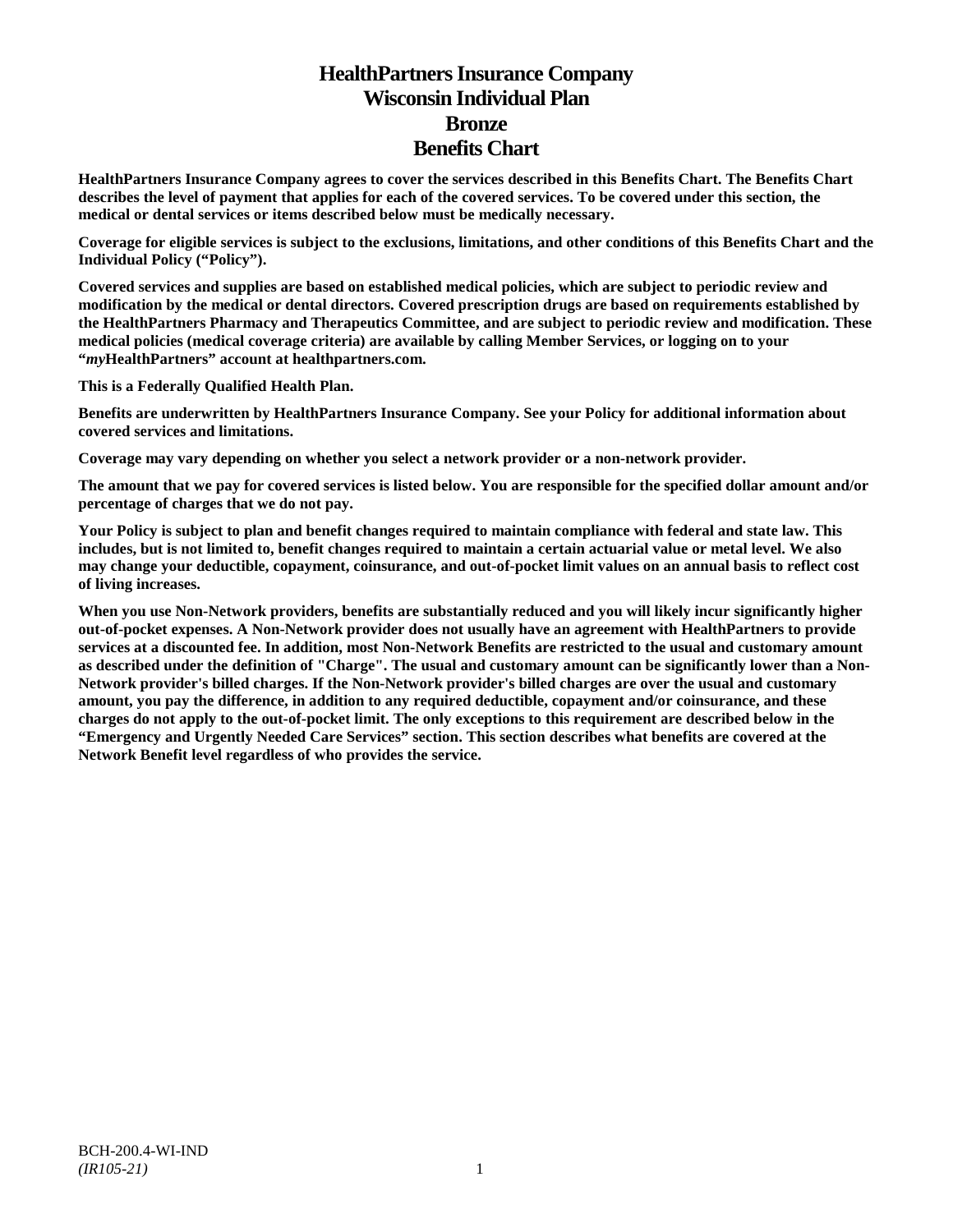## **These definitions apply to the Benefits Chart. They also apply to your Policy.**

| <b>Biosimilar Drug:</b> | A prescription drug, approved by the Food and Drug Administration (FDA), that the FDA has<br>determined is biosimilar to and interchangeable with a biological brand name drug. Biosimilar<br>drugs are not considered generic drugs and are not covered under the generic drug benefit.                                                                                                                                                                                                                                                                                                                                     |
|-------------------------|------------------------------------------------------------------------------------------------------------------------------------------------------------------------------------------------------------------------------------------------------------------------------------------------------------------------------------------------------------------------------------------------------------------------------------------------------------------------------------------------------------------------------------------------------------------------------------------------------------------------------|
| <b>Brand Name Drug:</b> | A prescription drug, approved by the Food and Drug Administration (FDA), that is manufactured,<br>sold or licensed for sale under a trademark by the pharmaceutical company that originally<br>researched and developed the drug. Brand name drugs have the same active-ingredient formula as<br>the generic version of the drug. However, generic drugs are manufactured and sold by other drug<br>manufacturers and are generally not available until after the patent on the brand name drug has<br>expired. A few brand name drugs may be covered at the generic benefit level if this is indicated on<br>the formulary. |
| <b>Calendar Year:</b>   | This is the 12-month period beginning 12:01 A.M. Central Time, on January 1, and ending 12:00<br>A.M. Central Time of the next following December 31.                                                                                                                                                                                                                                                                                                                                                                                                                                                                        |
| Charge:                 | For covered services delivered by a network provider, this is the provider's discounted fee for a<br>given medical/surgical service, procedure or item.                                                                                                                                                                                                                                                                                                                                                                                                                                                                      |
|                         | For covered services delivered by non-network providers, a contracted rate may apply if such<br>arrangement is available to HealthPartners.                                                                                                                                                                                                                                                                                                                                                                                                                                                                                  |
|                         | For the Usual and Customary Charge for covered services delivered by non-network providers,<br>our payment is calculated using one of the following options to be determined at HealthPartners'<br>discretion: 1) a percentage of the Medicare fee schedule; 2) a comparable schedule if the service is<br>not on the Medicare fee schedule; or 3) a commercially reasonable rate for such service.                                                                                                                                                                                                                          |
|                         | The Usual and Customary Charge is the maximum amount allowed that we consider in the<br>calculation of the payment of charges incurred for certain covered services. You must pay for any<br>charges above the usual and customary charge, and they do not apply to the out-of-pocket limit.                                                                                                                                                                                                                                                                                                                                 |
|                         | A charge is incurred for covered ambulatory medical and surgical services, on the date the service<br>or item is provided. A charge is incurred for covered inpatient services, on the date of admission to<br>a hospital. To be covered, a charge must be incurred on or after your effective date and on or<br>before the termination date.                                                                                                                                                                                                                                                                                |
| Copayment/Coinsurance:  | The specified dollar amount, or percentage, of charges incurred for covered services, which we do<br>not pay, but which you must pay, each time you receive certain medical services, procedures or<br>items. Our payment for those covered services or items begins after the copayment or coinsurance<br>is satisfied. Covered services or items requiring a copayment or coinsurance are specified in this<br>Benefits Chart.                                                                                                                                                                                             |
|                         | For services provided by a network provider:                                                                                                                                                                                                                                                                                                                                                                                                                                                                                                                                                                                 |
|                         | An amount which is listed as a flat dollar copayment is applied to a network provider's discounted<br>charges for a given service. However, if the network provider's discounted charges for a service or<br>item is less than the flat dollar copayment, you will pay the network provider's discounted charge.<br>An amount which is listed as a percentage of charges or coinsurance is based on the network<br>provider's discounted charges, calculated at the time the claim is processed, which may include an<br>agreed upon fee schedule rate for case rate or withhold arrangements.                               |
|                         | For services provided by a Non-Network provider:                                                                                                                                                                                                                                                                                                                                                                                                                                                                                                                                                                             |
|                         | Any copayment or coinsurance is applied to the lesser of the provider's charges or the usual and<br>customary charge for a service.                                                                                                                                                                                                                                                                                                                                                                                                                                                                                          |
|                         | A copayment or coinsurance is due at the time a service is provided, or when billed by the<br>provider. The copayment or coinsurance applicable for a scheduled visit with a network provider<br>will be collected for each visit, late cancellation and failed appointment.                                                                                                                                                                                                                                                                                                                                                 |
|                         |                                                                                                                                                                                                                                                                                                                                                                                                                                                                                                                                                                                                                              |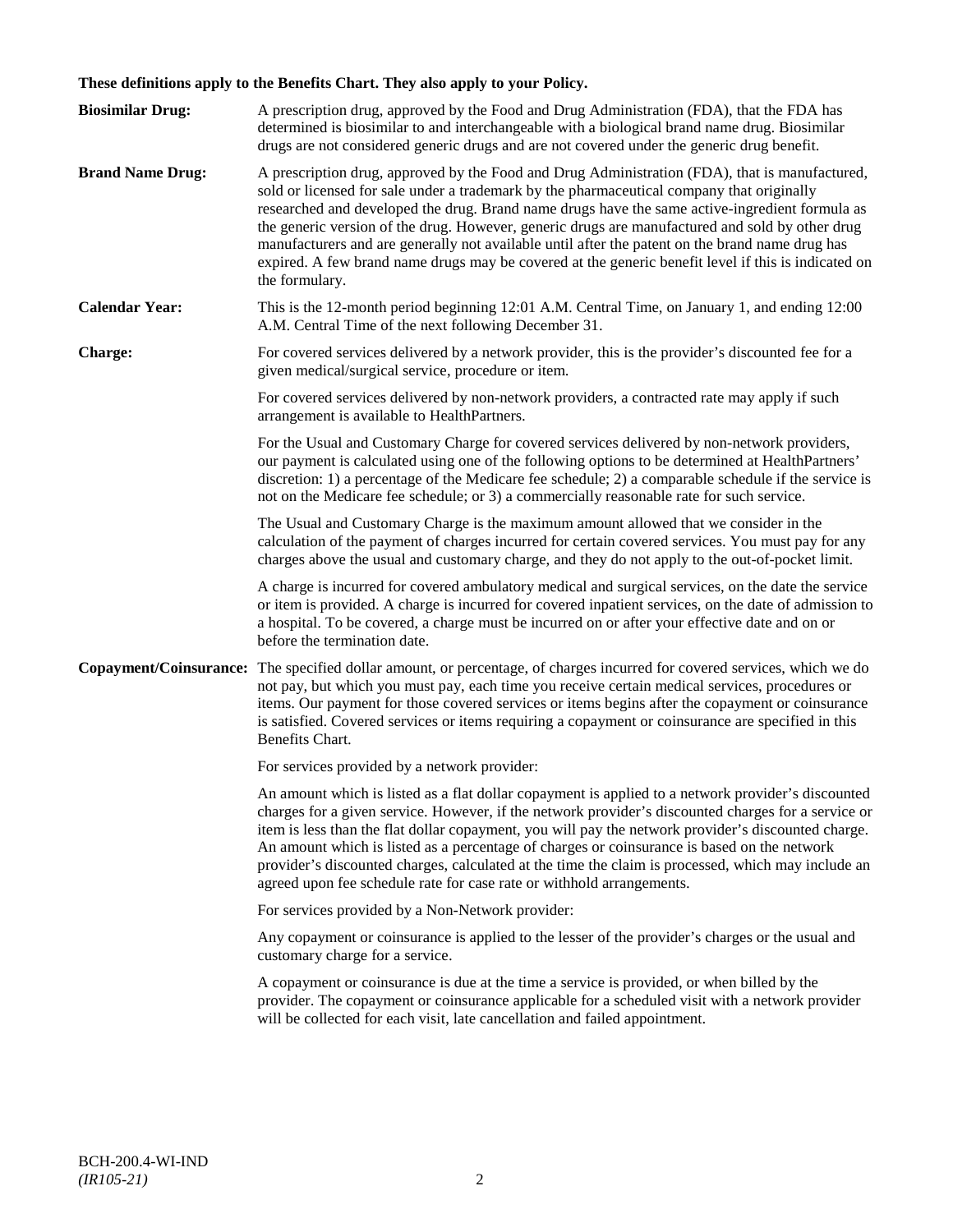| Deductible:                    | The specified dollar amount of charges incurred for covered services, which we do not pay, but an<br>enrollee or a family has to pay first in a calendar year. Our payment for those services or items<br>begins after the deductible is satisfied. For network providers, the amount of the charges that apply<br>to the deductible are based on the network provider's discounted charges, calculated at the time<br>the claim is processed, which may include an agreed upon fee schedule rate for case rate or<br>withhold arrangements. For non-network providers, the amount of charges that apply to the<br>deductible are the lesser of the provider's charges or the usual and customary charge for a service. |
|--------------------------------|-------------------------------------------------------------------------------------------------------------------------------------------------------------------------------------------------------------------------------------------------------------------------------------------------------------------------------------------------------------------------------------------------------------------------------------------------------------------------------------------------------------------------------------------------------------------------------------------------------------------------------------------------------------------------------------------------------------------------|
|                                | Any amounts paid or reimbursed by a third party, including, but not limited to: point of service<br>rebates, manufacturer coupons, manufacturer debit cards or other forms of direct reimbursement to<br>an Insured for a product or service, will not apply toward your deductible, to the extent permitted<br>under state and federal law.                                                                                                                                                                                                                                                                                                                                                                            |
|                                | Your plan has an embedded deductible. This means once a member meets the individual<br>deductible, the plan begins paying benefits for that person. If two or more members of the family<br>meet the family deductible, the plan begins paying benefits for all members of the family,<br>regardless of whether each member has met the individual deductible. However, a member may<br>not contribute more than the individual deductible toward the family deductible.                                                                                                                                                                                                                                                |
|                                | All services are subject to the deductible unless otherwise indicated below in this Benefits Chart.                                                                                                                                                                                                                                                                                                                                                                                                                                                                                                                                                                                                                     |
| Formulary:                     | This is a current list, which may be revised from time to time, of prescription drugs, medications,<br>equipment and supplies covered by us as indicated in this Benefits Chart which are covered at the<br>highest benefit level. Some drugs on the formulary may require prior authorization to be covered<br>as formulary drugs. The formulary, and information on drugs that require prior authorization, are<br>available by calling Member Services, or logging on to your "myHealthPartners" account at<br>healthpartners.com.                                                                                                                                                                                   |
| <b>Generic Drug:</b>           | A prescription drug, approved by the Food and Drug Administration (FDA), that the FDA has<br>determined is comparable to a brand name drug product in dosage form, strength, route of<br>administration, quality, intended use and documented bioequivalence. Generally, generic drugs<br>cost less than brand name drugs. Some brand name drugs may be covered at the generic drug<br>benefit level if this is indicated on the formulary.                                                                                                                                                                                                                                                                             |
| <b>Non-Formulary Drug:</b>     | This is a prescription drug, approved by the Food and Drug Administration (FDA), that is not on<br>the formulary, is medically necessary and is not investigative or experimental or otherwise<br>excluded under your Policy.                                                                                                                                                                                                                                                                                                                                                                                                                                                                                           |
| <b>Out-of-Pocket Expenses:</b> | You pay the specified copayments/coinsurance and deductibles applicable for particular services,<br>subject to the out-of-pocket limit described below. These amounts are in addition to the monthly<br>premium payments.                                                                                                                                                                                                                                                                                                                                                                                                                                                                                               |
| <b>Out-of-Pocket Limit:</b>    | You pay the copayments/coinsurance and deductibles for covered services, to the individual or<br>family out-of-pocket limit. Thereafter we cover 100% of charges incurred for all other covered<br>services, for the rest of the calendar year. You pay amounts greater than the out-of-pocket limit if<br>you exceed any lifetime maximum benefit or any visit or day limits.                                                                                                                                                                                                                                                                                                                                          |
|                                | Non-Network Benefits above the usual and customary charge (see definition of charge above) do<br>not apply to the out-of-pocket limit.                                                                                                                                                                                                                                                                                                                                                                                                                                                                                                                                                                                  |
|                                | Any amounts paid or reimbursed by a third party, including, but not limited to: point of service<br>rebates, manufacturer coupons, debit cards or other forms of direct reimbursement to an Insured<br>for a product or service, will not apply as an out-of-pocket expense, to the extent permitted under<br>state and federal law.                                                                                                                                                                                                                                                                                                                                                                                    |
|                                | You are responsible to keep track of the out-of-pocket expenses. Contact our Member Services<br>Department for assistance in determining the amount paid by the enrollee for specific eligible<br>services received. Claims for reimbursement under the Out-of-Pocket Limit provisions are subject<br>to the same time limits and provisions described under the "Claims Provisions" section of your<br>Policy.                                                                                                                                                                                                                                                                                                         |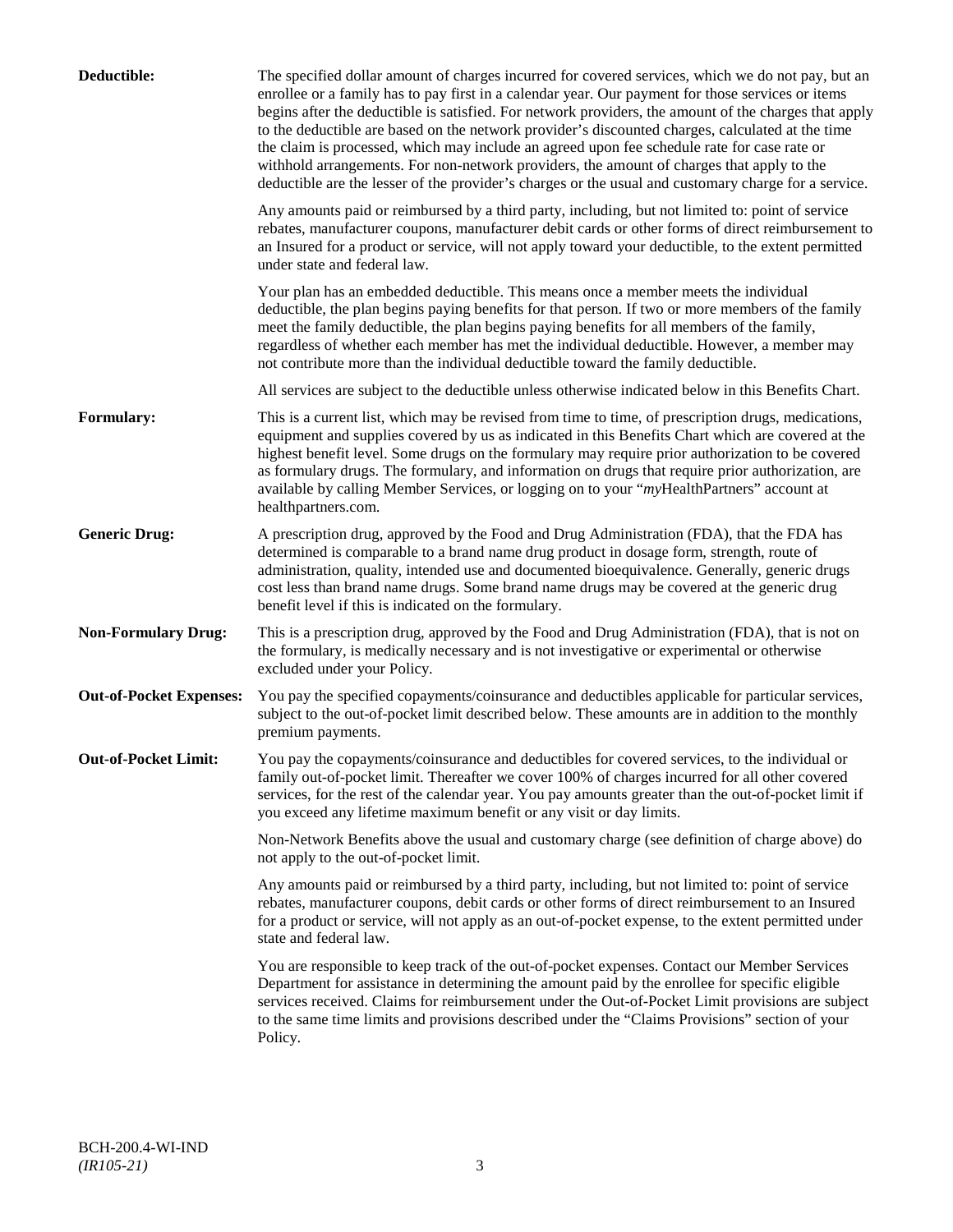**Specialty Drug List:** This is a current list, which may be revised from time to time, of prescription drugs, medications, equipment and supplies, which are typically bio-pharmaceuticals. The purpose of a specialty drug list is to facilitate enhanced monitoring of complex therapies used to treat specific conditions. Specialty drugs are covered by us as indicated in this Benefits Chart. The specialty drug list is available by calling Member Services, or logging on to your "*my*HealthPartners" account at [healthpartners.com.](http://www.healthpartners.com/) **virtuwell:** This is an online service that you may use to receive a diagnosis and treatment for certain routine conditions, such as a cold and flu, ear pain and sinus infections. You may access the virtuwell web

site a[t virtuwell.com.](http://www.virtuwell.com/)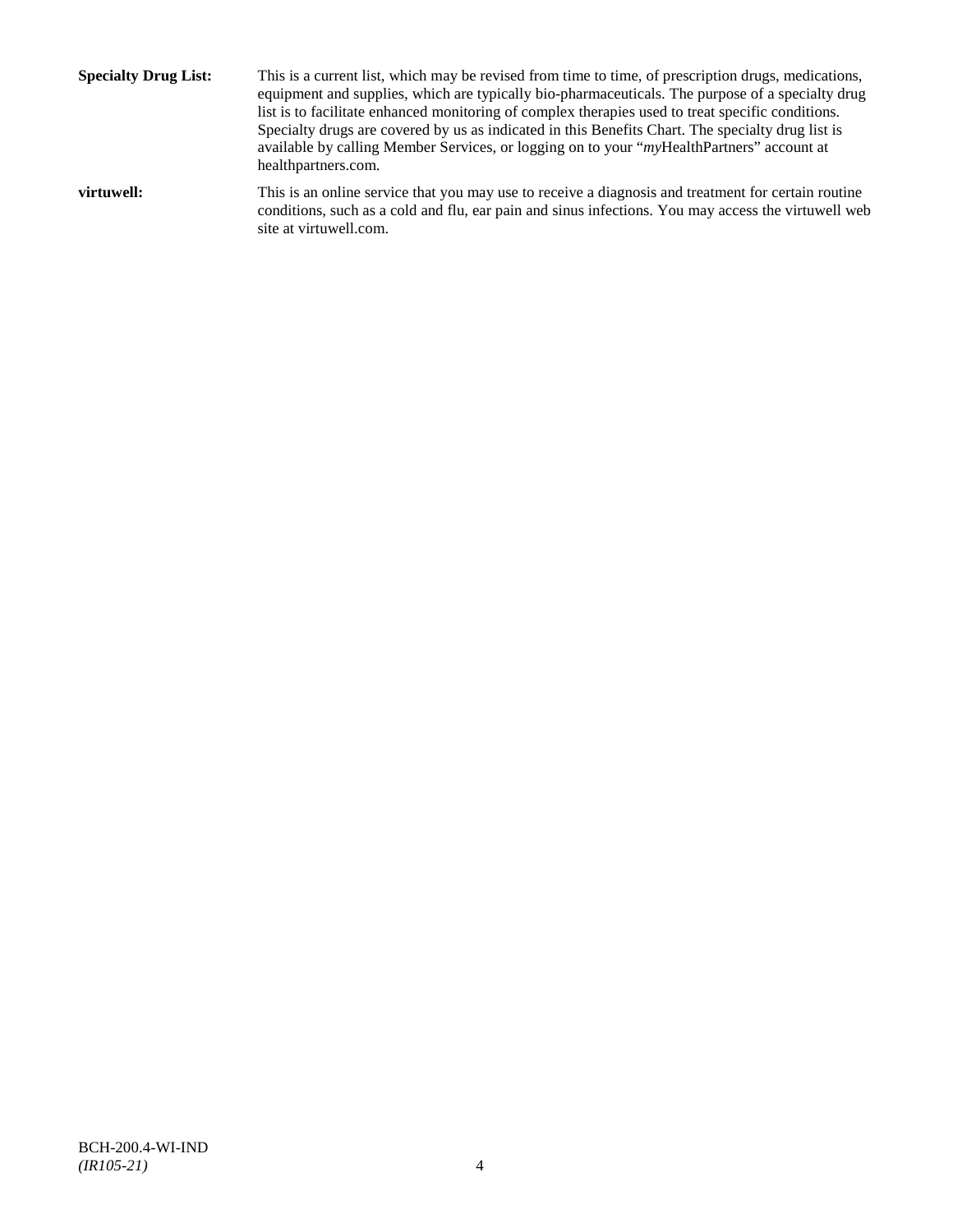## **DEDUCTIBLES AND OUT-OF-POCKET LIMITS**

#### **Individual Calendar Year Deductible**

| <b>Network Benefits</b> | <b>Non-Network Benefits</b> |
|-------------------------|-----------------------------|
| \$6,800                 | \$20,000                    |

## **Family Calendar Year Deductible**

| <b>Network Benefits</b> | <b>Non-Network Benefits</b> |
|-------------------------|-----------------------------|
| \$13,600                | \$40,000                    |

Your individual and family deductible amounts may be indexed to allow for changes under Federal rules.

Your plan has an embedded deductible. This means once a member meets the individual deductible, the plan begins paying benefits for that person. If two or more members of the family meet the family deductible, the plan begins paying benefits for all members of the family, regardless of whether each member has met the individual deductible. However, a member may not contribute more than the individual deductible toward the family deductible.

Separate deductibles must be satisfied under the Network Benefits and Non-Network Benefits.

Any amounts paid or reimbursed by a third party, including but not limited to: point of service rebates, manufacturer coupons, manufacturer debit cards or other forms of direct reimbursement to an Insured for a product or service, will not apply toward your deductible, to the extent permitted under state and federal law.

## **Individual Calendar Year Out-of-Pocket Limit**

| Network Benefits | <b>Non-Network Benefits</b> |
|------------------|-----------------------------|
| \$8,550          | None.                       |

#### **Family Calendar Year Out-of-Pocket Limit**

| <b>Network Benefits</b> | <b>Non-Network Benefits</b> |
|-------------------------|-----------------------------|
| \$17,100                | None.                       |

Your individual and family out-of-pocket amounts may be indexed to allow for changes under Federal rules.

Separate Out-of-Pocket Limits must be satisfied under Network Benefits and Non-Network Benefits.

Non-Network Benefits above the usual and customary charge will not apply to the individual or family Out-of-Pocket.

Any amounts paid or reimbursed by a third party, including but not limited to: point of service rebates, manufacturer coupons, manufacturer debit cards or other forms of direct reimbursement to an Insured for a product or service, will not apply as an outof-pocket expense, to the extent permitted under state and federal law.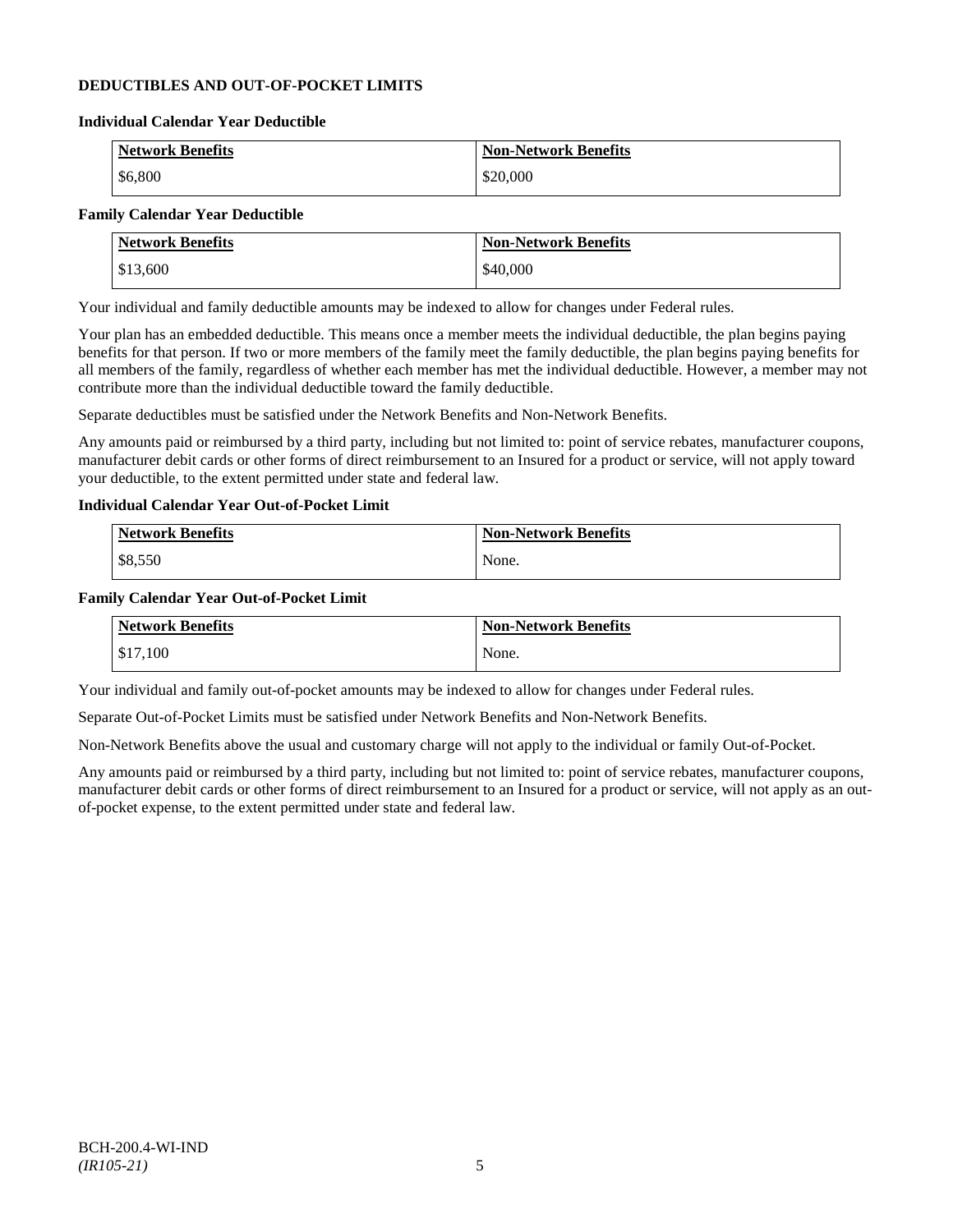## **AMBULANCE AND MEDICAL TRANSPORTATION**

## **Covered Services:**

We cover ambulance and medical transportation for medical emergencies and as shown below.

We also cover medically necessary, non-emergency transportation if it meets our medical coverage criteria.

Covered services are based on established medical policies, which are subject to periodic review and modification by the medical or dental directors. These medical policies (medical coverage criteria) and applicable prior authorization requirements are available by calling Member Services, or logging on to your "*my*HealthPartners" account at [healthpartners.com.](http://www.healthpartners.com/)

#### **Ambulance and Medical Transportation (other than non-emergency fixed wing air ambulance transportation)**

| Network Benefits             | Non-Network Benefits  |
|------------------------------|-----------------------|
| 75% of the charges incurred. | See Network Benefits. |

#### **Non-Emergency Fixed Wing Air Ambulance Transportation**

| <b>Network Benefits</b>      | <b>Non-Network Benefits</b>   |
|------------------------------|-------------------------------|
| 75% of the charges incurred. | 150% of the charges incurred. |

#### **Not Covered:**

See "Services Not Covered" in your Policy.

## **AUTISM TREATMENT**

#### **Covered Services:**

Your network provider will coordinate the prior authorization process for any autism treatment services. You may call Member Services at 952-967-7540 or toll-free at 1-888-360-0622 if you have any questions or concerns regarding the authorization process.

Please call Member Services at 952-967-7540 or toll-free at 1-888-360-0622 to request authorization for autism treatment services from a Non-Network provider.

We cover prior authorized evidence-based intensive-level and non-intensive-level treatment of autism spectrum disorders (autism disorder, Asperger's syndrome or pervasive development disorder not otherwise specified).

Covered services are based on established medical policies, which are subject to periodic review and modification by the medical directors. These medical policies (medical coverage criteria) are available by calling Member Services, or logging on to your "*my*HealthPartners" account at [healthpartners.com.](http://www.healthpartners.com/)

**Intensive-Level Services for children diagnosed with autism spectrum disorders.** Intensive-level services must begin on or after two years of age and end before nine years of age. Intensive-level services, on average, are services provided for more than 20 hours of treatment per week. (The average number of hours a week is calculated over a 6-month period.)

| <b>Network Benefits</b>                  | <b>Non-Network Benefits</b>              |
|------------------------------------------|------------------------------------------|
| 75% of the charges incurred.             | 50% of the charges incurred.             |
| Limited to 235 visits per calendar year. | Limited to 235 visits per calendar year. |

The maximum number of visits is combined for Network Benefits and Non-Network Benefits.

#### **Intensive-Level Services Lifetime Maximum Benefit**

| <b>Network Benefits</b>                               | <b>Non-Network Benefits</b>                           |
|-------------------------------------------------------|-------------------------------------------------------|
| 4 years of cumulative services under this plan or any | 4 years of cumulative services under this plan or any |
| other plan.                                           | other plan.                                           |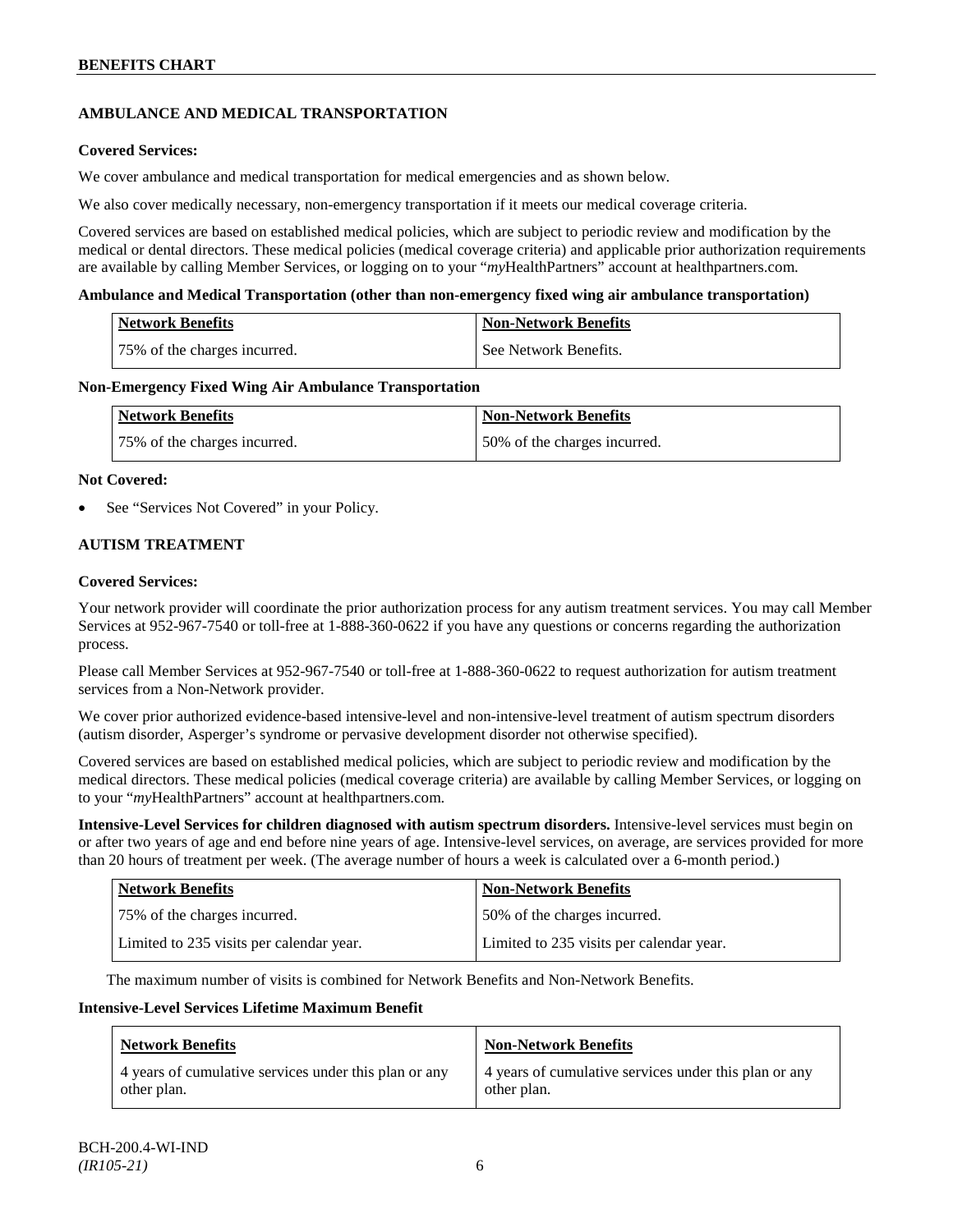## **Non-intensive-Level Services for Insureds diagnosed with autism spectrum disorders**

| <b>Network Benefits</b>                  | <b>Non-Network Benefits</b>              |
|------------------------------------------|------------------------------------------|
| 75% of the charges incurred.             | 150% of the charges incurred.            |
| Limited to 120 visits per calendar year. | Limited to 120 visits per calendar year. |

The maximum number of visits is combined for Network Benefits and Non-Network Benefits.

## **Not Covered:**

See "Services Not Covered" in your Policy.

## **BEHAVIORAL HEALTH SERVICES**

#### **Covered Services:**

Covered services are based on established medical policies, which are subject to periodic review and modification by the medical directors. These medical policies (medical coverage criteria) are available by calling Member Services, or logging on to your "*my*HealthPartners" account at [healthpartners.com.](http://www.healthpartners.com/)

**Transitional Treatment Services.** These are services for the treatment of nervous or mental disorders, alcoholism or other drug abuse problems which are provided to an Insured in a less restrictive manner than are inpatient hospital services but in a more intensive manner than are outpatient services. Transitional treatment services are services offered by a provider, and certified by the Wisconsin Department of Health Services for each of the following (except the last bulleted item):

- Mental health services for covered adults in a day treatment program.
- Mental health services for covered children in a day hospital treatment program.
- Services for persons with chronic mental illness provided through a community support program.
- Residential treatment programs for alcohol and/or drug dependent covered persons.
- Alcohol and Other Drug Abuse (AODA) services in, a day treatment program.
- Services for persons who are experiencing a mental health crisis or who are in a situation likely to turn into a mental health crisis if support is not provided.
- Intensive outpatient programs for the treatment of psychoactive substance use disorders provided in accordance with the patient placement criteria of the American Society of Addiction Medicine.

## **Mental Health Services**

We cover services for mental health diagnoses as described in the Diagnostic and Statistical Manual of Mental Disorders – Fifth Edition (DSM 5) (most recent edition) that lead to significant disruption of function in your life.

We provide coverage for mental health treatment ordered by a Wisconsin court under a valid court order that is issued on the basis of a behavioral care evaluation performed by a licensed psychiatrist or doctoral level licensed psychologist, which includes a diagnosis and an individual treatment plan for care in the most appropriate, least restrictive environment. We must be given a copy of the court order and the behavioral care evaluation, and the service must be a covered benefit under your Policy, and the service must be provided by a network provider, or other provider as required by law.

**Outpatient Services:** We cover medically necessary outpatient professional mental health services for evaluation, crisis intervention, and treatment of mental health disorders.

A comprehensive diagnostic assessment will be made of each patient as the basis for a determination by a mental health professional, concerning the appropriate treatment and the extent of services required.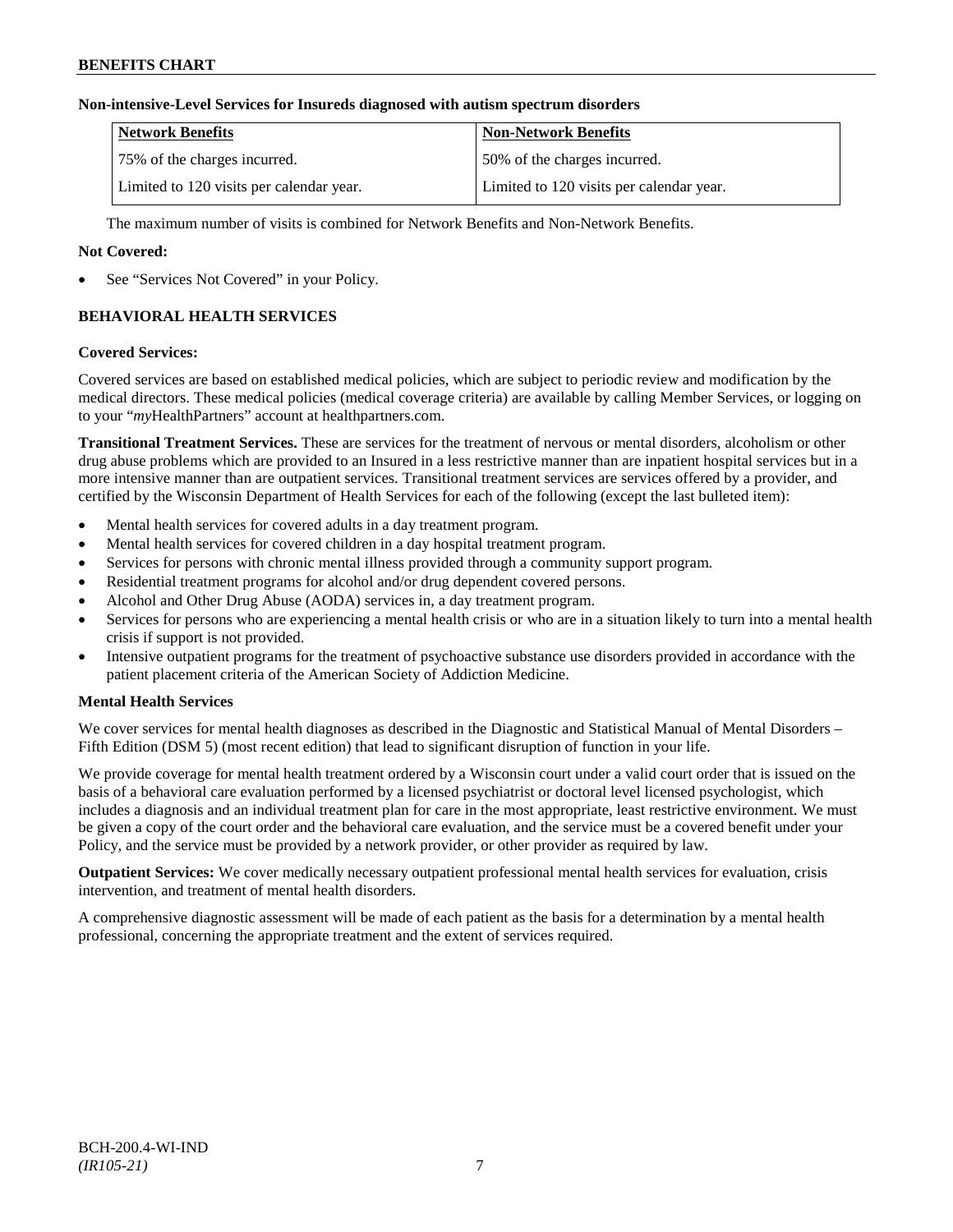## **BENEFITS CHART**

Outpatient services we cover for a diagnosed mental health condition include the following:

- Individual, group, family and multi-family therapy;
- Medication management provided by a physician, certified nurse practitioner, or physician's assistant;
- Psychological testing services for the purposes of determining the differential diagnoses and treatment planning for patients currently receiving behavioral health services;
- Partial hospitalization services in a licensed hospital or community mental health center;
- Psychotherapy and nursing services provided in the home if authorized by us; and
- Treatment for gender dysphoria that meets medical coverage criteria.

| <b>Network Benefits</b>      | <b>Non-Network Benefits</b>  |
|------------------------------|------------------------------|
| 75% of the charges incurred. | 50% of the charges incurred. |

#### **Group Therapy**

| <b>Network Benefits</b>      | <b>Non-Network Benefits</b>  |
|------------------------------|------------------------------|
| 75% of the charges incurred. | 50% of the charges incurred. |

**Inpatient Services:** We cover medically necessary inpatient services in a hospital or licensed residential treatment facility and professional services for treatment of mental health disorders. Medical stabilization is covered under inpatient hospital services in the "Hospital and Skilled Nursing Facility Services" section.

We cover residential care for the treatment of eating disorders in a licensed facility, as an alternative to inpatient care, when it is medically necessary and your physician obtains authorization from us.

| <b>Network Benefits</b>      | <b>Non-Network Benefits</b>  |
|------------------------------|------------------------------|
| 75% of the charges incurred. | 50% of the charges incurred. |

**Transitional Treatment Services:** We cover transitional treatment services described above for treatment of mental and nervous disorders**.**

| <b>Network Benefits</b>      | <b>Non-Network Benefits</b>   |
|------------------------------|-------------------------------|
| 75% of the charges incurred. | 150% of the charges incurred. |

## **Substance Abuse Treatment Services**

We cover medically necessary services for assessments by a licensed alcohol and drug counselor and treatment of Substance-Related Disorders as defined in the latest edition of the DSM 5.

**Outpatient Services:** We cover medically necessary outpatient professional services for diagnosis and treatment of alcoholism and other drug abuse problems. Chemical dependency treatment services must be provided by a program licensed by the local Department of Health Services.

Outpatient services we cover for a diagnosed substance abuse disorder include the following:

- Individual, group, family, and multi-family therapy provided in an office setting; and
- We cover opiate replacement therapy including methadone and buprenorphine treatment.

| Network Benefits             | Non-Network Benefits         |
|------------------------------|------------------------------|
| 75% of the charges incurred. | 50% of the charges incurred. |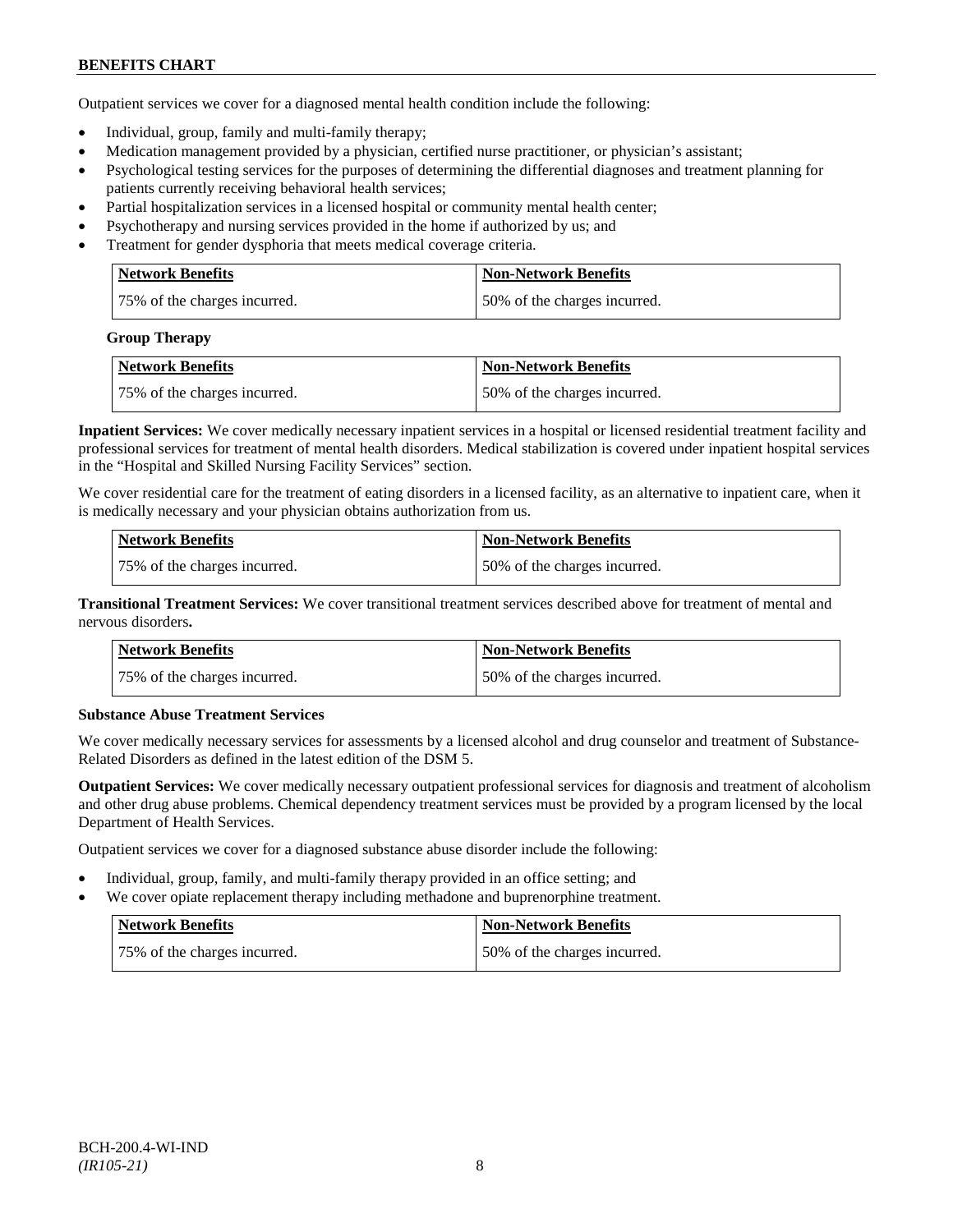## **BENEFITS CHART**

**Inpatient Services:** We cover medically necessary inpatient services in a hospital or a licensed residential primary treatment center.

We cover services provided in a hospital that is licensed by the local state and accredited by Medicare.

Detoxification Services: We cover detoxification services in a hospital or community detoxification facility if it is licensed by the local Department of Health Services.

| Network Benefits             | <b>Non-Network Benefits</b>  |
|------------------------------|------------------------------|
| 75% of the charges incurred. | 50% of the charges incurred. |

**Transitional Treatment Services:** We cover transitional treatment services described above for treatment of alcoholism or other drug abuse problems.

| <b>Network Benefits</b>      | <b>Non-Network Benefits</b>  |
|------------------------------|------------------------------|
| 75% of the charges incurred. | 50% of the charges incurred. |

#### **Additional Mental Health and Substance Abuse Benefits for a Dependent Child Who is a Student**

If a dependent child is a student in a school that is located in Wisconsin, but outside of our service area, we cover services as required under Wisconsin Statute 609.655.

| <b>Network Benefits</b>      | <b>Non-Network Benefits</b>  |
|------------------------------|------------------------------|
| 75% of the charges incurred. | 50% of the charges incurred. |

#### **Not Covered:**

See "Services Not Covered" in your Policy.

#### **CHIROPRACTIC SERVICES**

#### **Covered Services:**

We cover chiropractic services for rehabilitative care. Chiropractic services are adjustments to any abnormal articulations of the human body, especially those of the spinal column, for the purpose of giving freedom of action to impinged nerves that may cause pain or deranged function.

Massage therapy which is performed in conjunction with other treatment/modalities by a chiropractor, is part of a prescribed treatment plan and is not billed separately is covered.

| <b>Network Benefits</b>      | Non-Network Benefits         |
|------------------------------|------------------------------|
| 75% of the charges incurred. | 50% of the charges incurred. |

- Massage therapy for the purpose of comfort or convenience of the Insured.
- See "Services Not Covered" in your Policy.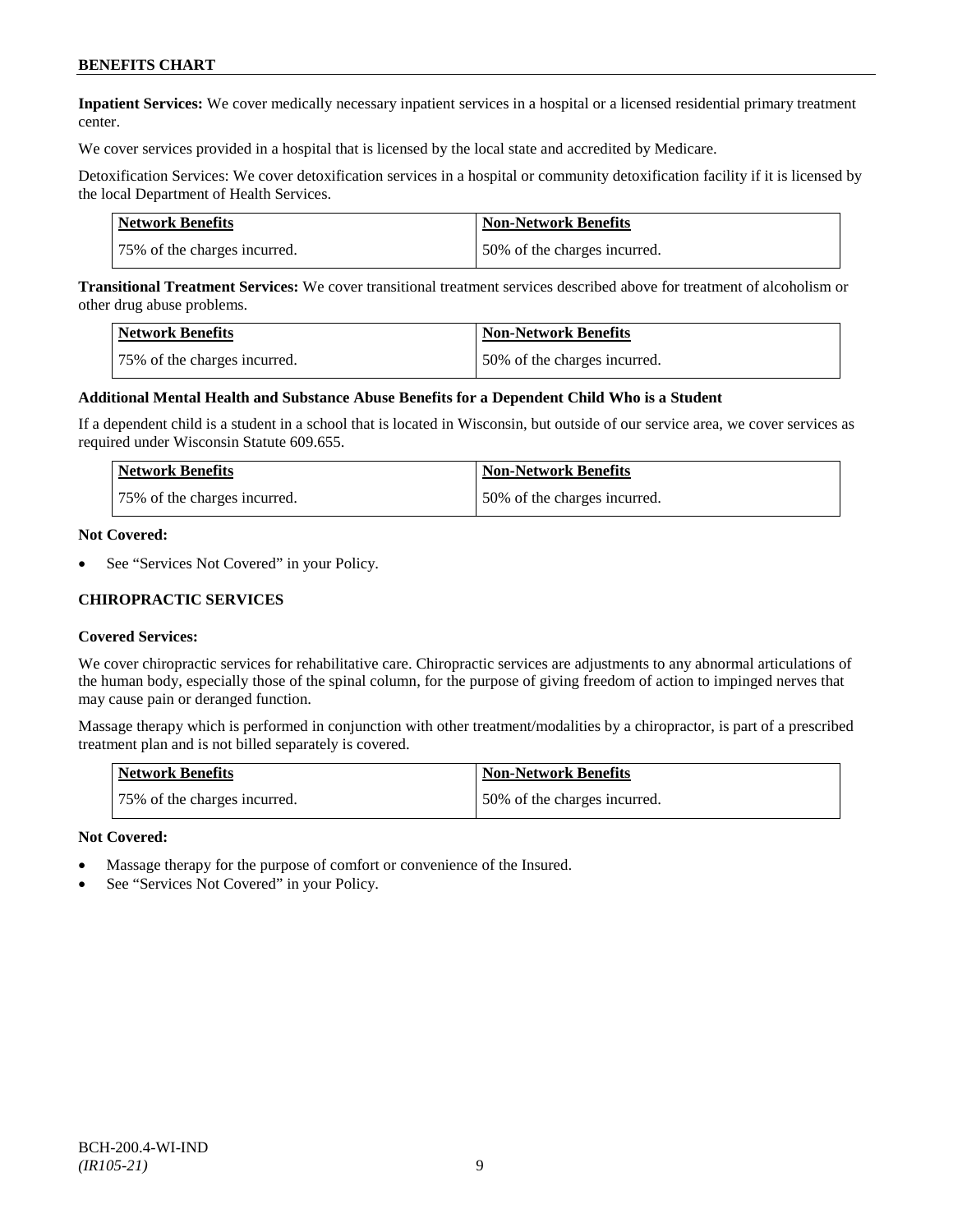## **CLINICAL TRIALS**

## **Covered Services:**

We cover certain routine services if you participate in a Phase I, Phase II, Phase III or Phase IV approved clinical trial that is conducted in relation to the prevention, detection, or treatment of cancer or other life-threatening disease or condition as defined in the Affordable Care Act. Approved clinical trials include (1) federally funded trials when the study or investigation is approved or funded by any of the federal agencies defined in the Public Health Services Act, section 2709 (d) (1) (A); (2) the study or investigation is conducted under an investigational new drug application reviewed by the Food and Drug Administration; and (3) the study or investigation is a drug trial that is exempt from having such an investigational new drug application. We cover routine patient costs for services that would be eligible under the Policy and this Benefits Chart if the service were provided outside of a clinical trial.

| <b>Network Benefits</b>                               | <b>Non-Network Benefits</b>                           |
|-------------------------------------------------------|-------------------------------------------------------|
| Coverage level is same as corresponding Network       | Coverage level is same as corresponding Non-Network   |
| Benefits, depending on type of service provided, such | Benefits, depending on type of service provided, such |
| as Office Visits for Illness or Injury, Inpatient or  | as Office Visits for Illness or Injury, Inpatient or  |
| Outpatient Hospital Services.                         | <b>Outpatient Hospital Services.</b>                  |

#### **Not Covered:**

- The investigative or experimental item, device or service itself.
- Items or services that are provided solely to satisfy data collection and analysis needs and that are not used in the direct clinical management of the patient.
- A service that is clearly inconsistent with widely accepted and established standards of care for a particular diagnosis.
- See "Services Not Covered" in your Policy.

## **DENTAL SERVICES**

#### **Covered Services:**

We cover services as described below.

**Accidental Dental Services:** We cover services dentally necessary to treat and restore damage done to sound, natural, unrestored teeth as a result of an accidental injury. Coverage is for damage caused by external trauma to face and mouth only, not for cracked or broken teeth, which result from biting or chewing. We cover restorations, root canals, crowns and replacement of teeth lost that are directly related to the accident in which the Insured was involved. We cover initial exams, xrays and palliative treatment including extractions, and other oral surgical procedures directly related to the accident. Subsequent treatment must be initiated within the Policy's time-frame and must be directly related to the accident. We do not cover restoration and replacement of teeth that are not "sound and natural" at the time of the accident.

Full mouth rehabilitation to correct occlusion (bite) and malocclusion (misaligned teeth not due to the accident) are not covered.

When an implant-supported dental prosthetic treatment is pursued, benefits are limited to the amount that would be paid toward the placement of a removable dental prosthetic appliance that could be used in the absence of implant treatment.

| Network Benefits             | <b>Non-Network Benefits</b> |
|------------------------------|-----------------------------|
| 75% of the charges incurred. | No coverage.                |

For all accidental dental services, treatment and/or restoration must be initiated within six months of the date of the injury. Coverage is limited to the initial course of treatment and/or initial restoration. Services must be provided within twentyfour months of the date of injury to be covered.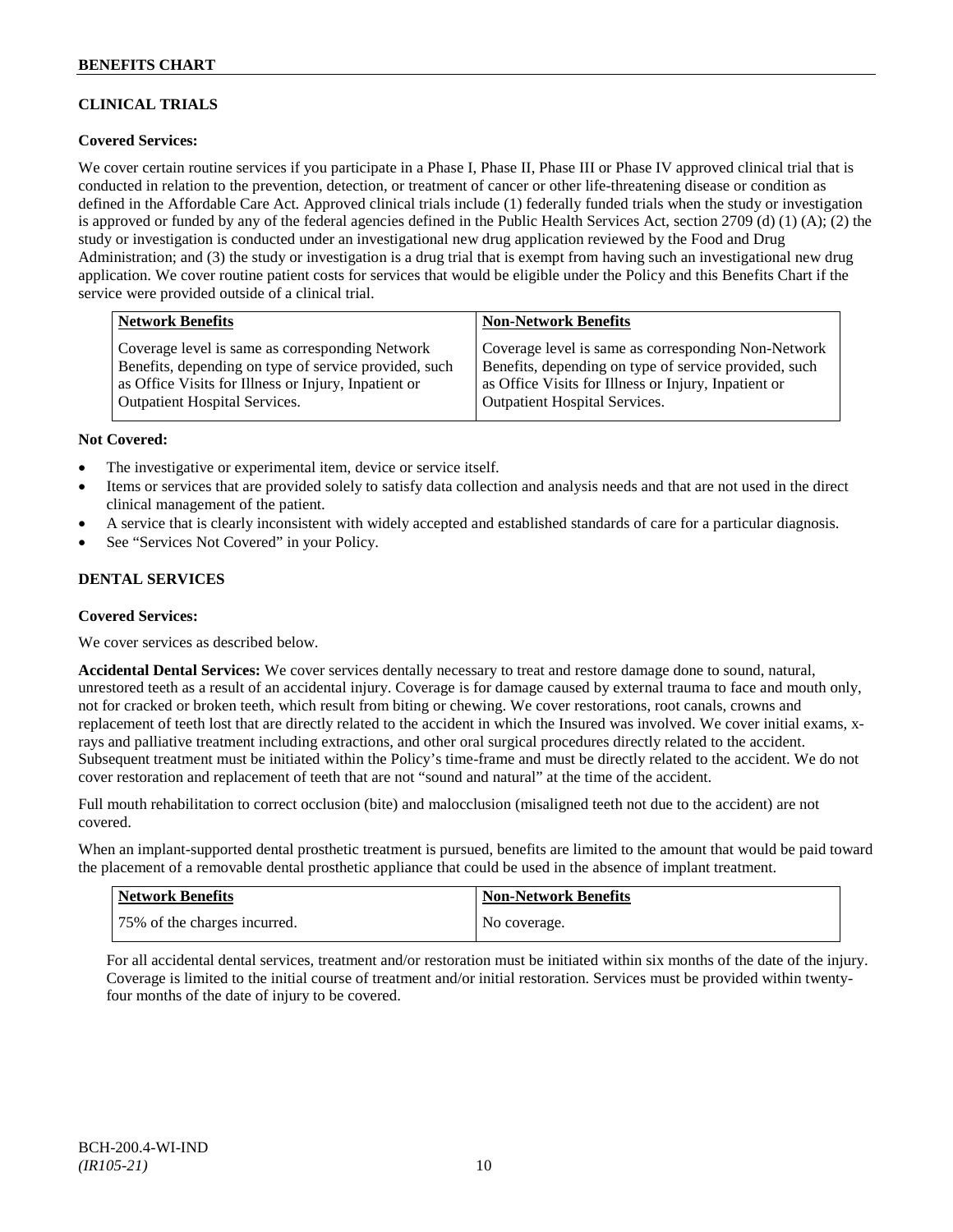#### **Medical Referral Dental Services**

**Medically Necessary Outpatient Dental Services:** We cover medically necessary outpatient dental services. Coverage is limited to dental services required for treatment of an underlying medical condition, e.g., removal of teeth to complete radiation treatment for cancer of the jaw, cysts and lesions.

| <b>Network Benefits</b>      | <b>Non-Network Benefits</b>  |
|------------------------------|------------------------------|
| 75% of the charges incurred. | 50% of the charges incurred. |

**Medically Necessary Hospitalization and Anesthesia for Dental Care:** We cover medically necessary hospitalization and anesthesia for dental care. This is limited to charges incurred by an Insured who: (1) is a child under age 5; (2) is severely disabled; (3) has a medical condition, and requires hospitalization or general anesthesia for dental care treatment; or (4) is a child between ages 5 and 12 and care in dental offices has been attempted unsuccessfully and usual methods of behavior modification have not been successful, or when extensive amounts of restorative care, exceeding 4 appointments, are required.

Coverage is limited to facility and anesthesia charges. Oral surgeon/dentist professional fees are not covered. The following are examples, though not all-inclusive, of medical conditions which may require hospitalization for dental services: severe asthma, severe airway obstruction or hemophilia. Hospitalization required due to the behavior of the Insured or due to the extent of the dental procedure is not covered.

| Network Benefits             | <b>Non-Network Benefits</b>  |
|------------------------------|------------------------------|
| 75% of the charges incurred. | 50% of the charges incurred. |

**Medical Complications of Dental Care:** We cover medical complications of dental care. Treatment must be medically necessary care and related to medical complications of non-covered dental care, including complications of the head, neck, or substructures.

| Network Benefits             | <b>Non-Network Benefits</b>  |
|------------------------------|------------------------------|
| 75% of the charges incurred. | 50% of the charges incurred. |

**Oral Surgery:** We cover oral surgery. Coverage is limited to treatment of medical conditions requiring oral surgery, such as treatment of oral neoplasm, non-dental cysts, fracture of the jaw, trauma of the mouth and jaw, and any other oral surgery procedures provided as medically necessary dental services.

| <b>Network Benefits</b>      | <b>Non-Network Benefits</b>  |
|------------------------------|------------------------------|
| 75% of the charges incurred. | 50% of the charges incurred. |

**Treatment of Cleft Lip and Cleft Palate:** We cover treatment of cleft lip and cleft palate of a dependent child, including orthodontic treatment and oral surgery directly related to the cleft. Dental services which are not required for the treatment of cleft lip or cleft palate are not covered. If a dependent child covered under your Policy is also covered under a dental plan which includes orthodontic services, that dental plan shall be considered primary for the necessary orthodontic services. Oral appliances are subject to the same copayment, conditions and limitations as durable medical equipment.

| <b>Network Benefits</b>                               | <b>Non-Network Benefits</b>                           |
|-------------------------------------------------------|-------------------------------------------------------|
| Coverage level is same as corresponding Network       | Coverage level is same as corresponding Non-Network   |
| Benefits, depending on type of service provided, such | Benefits, depending on type of service provided, such |
| as Office Visits for Illness or Injury, Inpatient or  | as Office Visits for Illness or Injury, Inpatient or  |
| <b>Outpatient Hospital Services.</b>                  | <b>Outpatient Hospital Services.</b>                  |

**Treatment of Temporomandibular Disorder (TMD) and Craniomandibular Disorder (CMD):** We cover diagnostic procedures, surgical treatment and non-surgical treatment (including intraoral splint therapy devices) for temporomandibular disorder (TMD) and craniomandibular disorder (CMD), which is medically necessary care. Dental services which are not required to directly treat TMD or CMD are not covered.

| <b>Network Benefits</b>      | <b>Non-Network Benefits</b>  |
|------------------------------|------------------------------|
| 75% of the charges incurred. | 50% of the charges incurred. |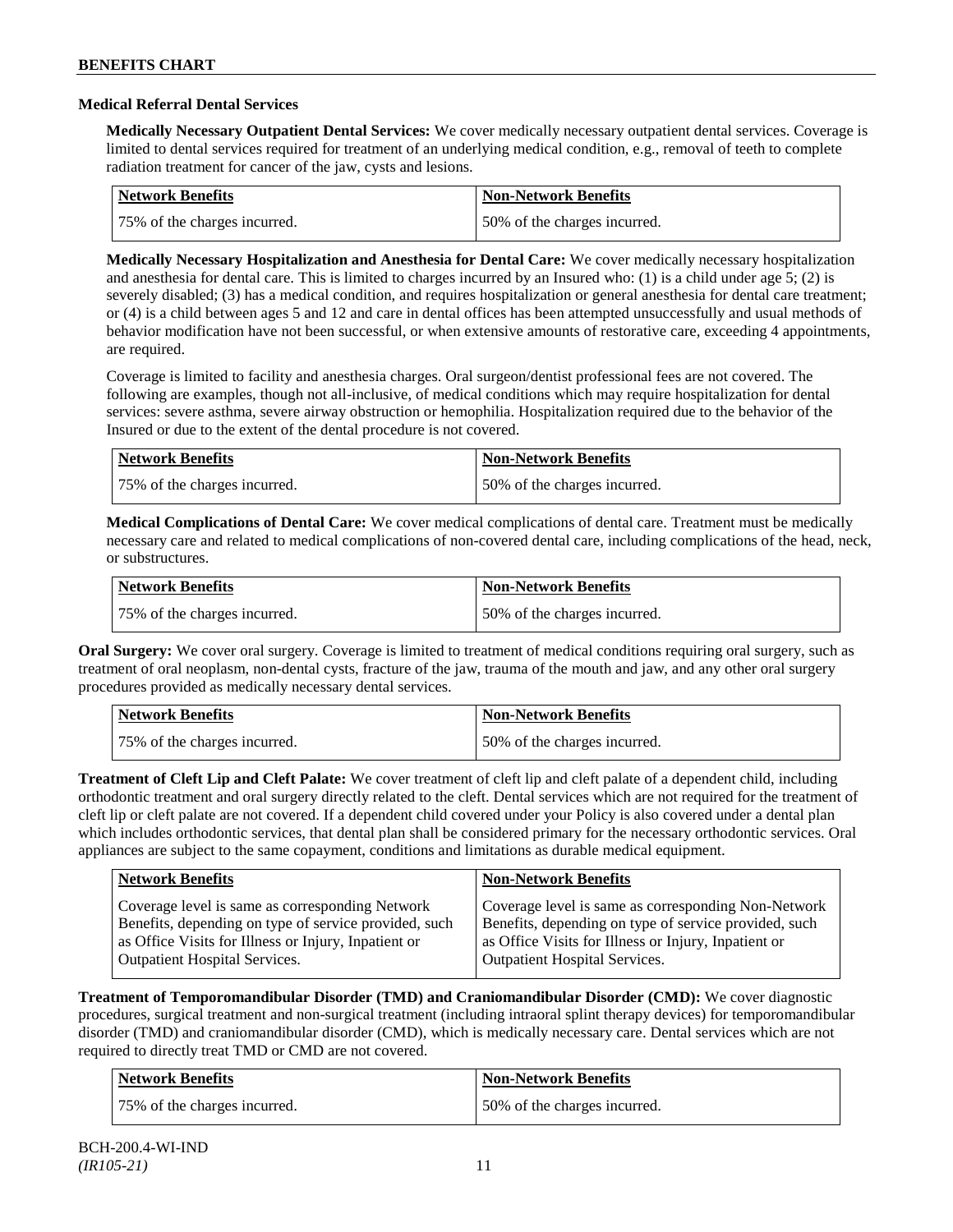## **Not Covered:**

- Dental treatment, procedures or services not listed in this Benefits Chart.
- Accident-related dental services if treatment is: (1) provided to teeth which are not sound and natural; (2) to teeth which have been restored; (3) initiated beyond six months from the date of the injury; (4) received beyond the initial treatment or restoration; or (5) received beyond twenty-four months from the date of injury.
- Accident-related dental services by a Non-Network provider.
- Oral surgery to remove wisdom teeth.
- Orthognathic treatment or procedures and all related services.
- See "Services Not Covered" in your Policy.

## **DIAGNOSTIC IMAGING SERVICES**

#### **Covered Services:**

We cover diagnostic imaging, when ordered by a provider and provided in a clinic or outpatient hospital facility.

For Network Benefits, non-emergent, scheduled outpatient Magnetic Resonance Imaging (MRI) and Computed Tomography (CT) must be provided at a designated facility. Your physician or facility will obtain or verify prior authorization for these services, as needed.

We cover services provided in a clinic or outpatient hospital facility. To see the benefit level for inpatient hospital or skilled nursing facility services, see benefits under Inpatient Hospital and Skilled Nursing Facility Services.

#### **Outpatient Magnetic Resonance Imaging (MRI) and Computed Tomography (CT)**

| <b>Network Benefits</b>      | <b>Non-Network Benefits</b>  |
|------------------------------|------------------------------|
| 75% of the charges incurred. | 50% of the charges incurred. |

#### **All Other Outpatient Diagnostic Imaging Services**

#### **Services for Illness or Injury**

| Network Benefits             | Non-Network Benefits          |
|------------------------------|-------------------------------|
| 75% of the charges incurred. | 150% of the charges incurred. |

## **Preventive Services (MRI/CT procedures are not considered preventive)**

Diagnostic imaging services associated with preventive services are covered at the benefit level shown in the "Preventive Services" section of this Benefits Chart.

#### **Not Covered:**

See "Services Not Covered" in your Policy.

## **DURABLE MEDICAL EQUIPMENT, PROSTHETICS, ORTHOTICS AND SUPPLIES**

#### **Covered Services:**

We cover equipment and services, as described below.

We cover durable medical equipment and services, prosthetics, orthotics, and supplies, subject to the limitations below, including certain disposable supplies, enteral feedings and the following diabetic supplies and equipment: glucose monitors, insulin pumps limited to the purchase of one pump per year, syringes, blood and urine test strips and other diabetic supplies as deemed medically appropriate and necessary, for Insureds with gestational, Type I or Type II diabetes.

We cover external hearing aids, cochlear implants, and related treatment prescribed by a physician or by a licensed audiologist for Insureds under 18 years of age who have hearing loss.

We also cover basic hearing aids for Insureds age 18 or older for the correction of a hearing impairment.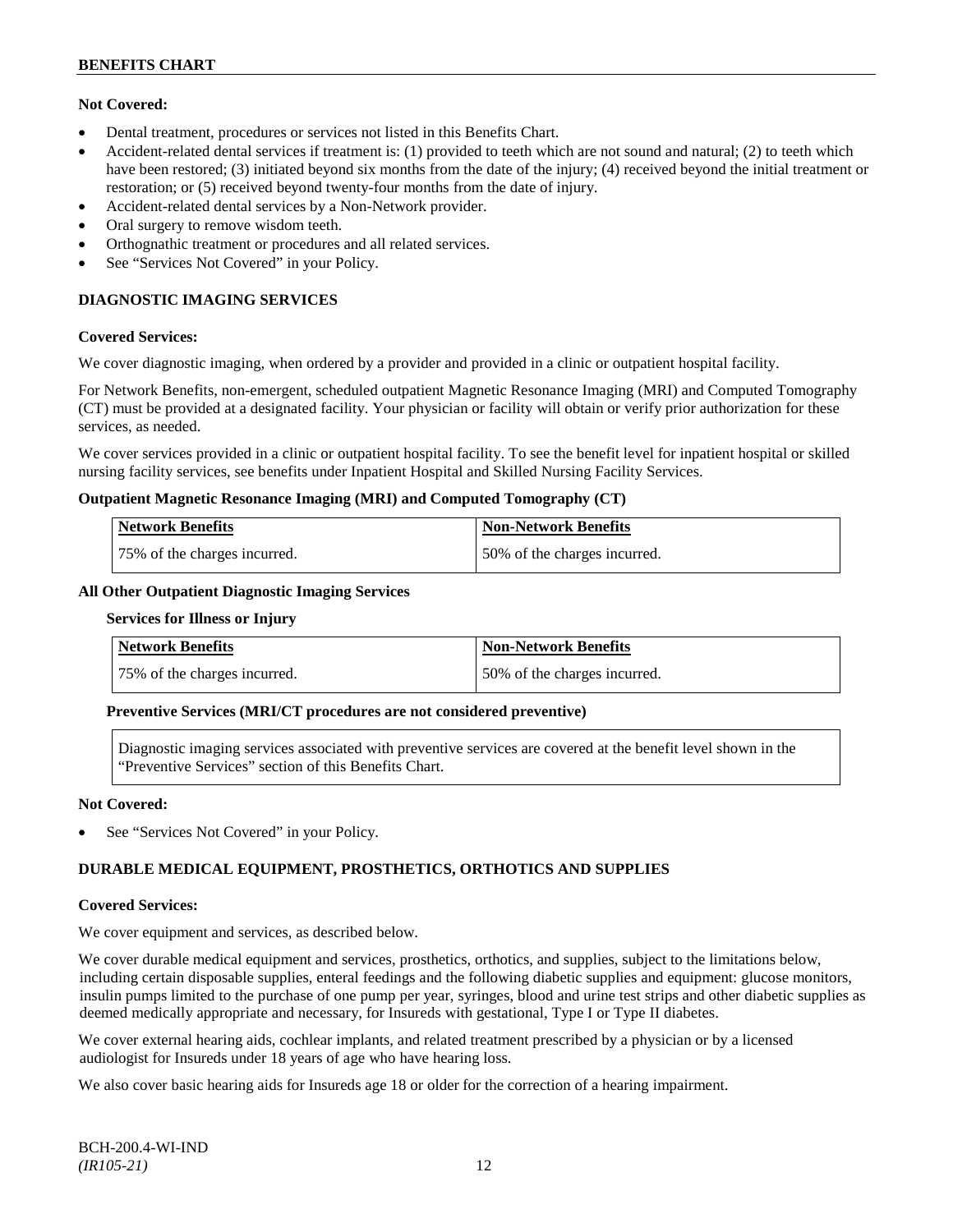## **BENEFITS CHART**

Osseointegrated or bone-anchored hearing aids are only covered for Insureds who have hearing loss that is not correctable by any other procedure.

Hearing aids are limited to one basic, standard hearing aid for each ear every three years.

A basic hearing aid is defined as a hearing device that consists of a microphone, amplifier, volume control, battery and receiver. It does not include upgrades above and beyond the functionality of a basic hearing aid, including, but not limited to, hearing improvements for group settings, background noise, Bluetooth/remote control functionality, or extended warranties. Charges for upgrades above the cost of a basic, standard hearing aid are not covered.

| Network Benefits             | <b>Non-Network Benefits</b>  |
|------------------------------|------------------------------|
| 75% of the charges incurred. | 50% of the charges incurred. |

#### **Special Dietary Treatment for Phenylketonuria (PKU) if it meets our medical coverage criteria**

| <b>Network Benefits</b>      | <b>Non-Network Benefits</b>  |
|------------------------------|------------------------------|
| 75% of the charges incurred. | 50% of the charges incurred. |

#### **Oral Amino Acid Based Elemental Formula if it meets our medical coverage criteria**

| Network Benefits             | Non-Network Benefits         |
|------------------------------|------------------------------|
| 75% of the charges incurred. | 50% of the charges incurred. |

#### **Limitations:**

Coverage of durable medical equipment is limited by the following.

- No more than a 90-day supply of diabetic supplies are covered and dispensed at a time.
- Payment will not exceed the cost of an alternate piece of equipment or service that is effective and medically necessary.
- For prosthetic benefits, other than oral appliances for cleft lip and cleft palate, payment will not exceed the cost of an alternate piece of equipment or service that is effective, medically necessary and enables Insureds to conduct standard activities of daily living.
- We reserve the right to determine if an item will be approved for rental vs. purchase.
- We require that certain diabetic supplies and equipment be purchased at a pharmacy.
- Diabetic supplies and equipment are limited to certain models and brands.
- Durable medical equipment and supplies must be obtained from or repaired by approved vendors.
- Covered services and supplies are based on established medical policies which are subject to periodic review and modification by the medical or dental directors. Our medical policy for diabetic supplies includes information on our required models and brands. These medical policies (medical coverage criteria) are available by calling Member Services, or logging on to your "*my*HealthPartners" account a[t healthpartners.com.](http://www.healthpartners.com/)

## **Not Covered:**

Items which are not eligible for coverage include, but are not limited to:

- Replacement or repair of any covered items, if the items are (i) damaged or destroyed by misuse, abuse or carelessness, (ii) lost; or (iii) stolen.
- Duplicate or similar items.
- Labor and related charges for repair of any covered items which are more than the cost of replacement by an approved vendor.
- Sales tax, mailing, delivery charges, service call charges.
- Items which are primarily educational in nature or for hygiene, vocation, comfort, convenience or recreation.
- Communication aids or devices: equipment to create, replace or augment communication abilities including, but not limited to, speech processors, receivers, communication boards, or computer or electronic assisted communication.
- Implantable and osseointegrated or bone-anchored hearing aids and their fitting, except as specifically described in this Benefits Chart. This exclusion does not apply to cochlear implants.
- Eyeglasses, contact lenses and their fitting, measurement and adjustment, except as specifically described in this Benefits Chart.
- Hair prostheses (wigs).

BCH-200.4-WI-IND *(IR105-21)* 13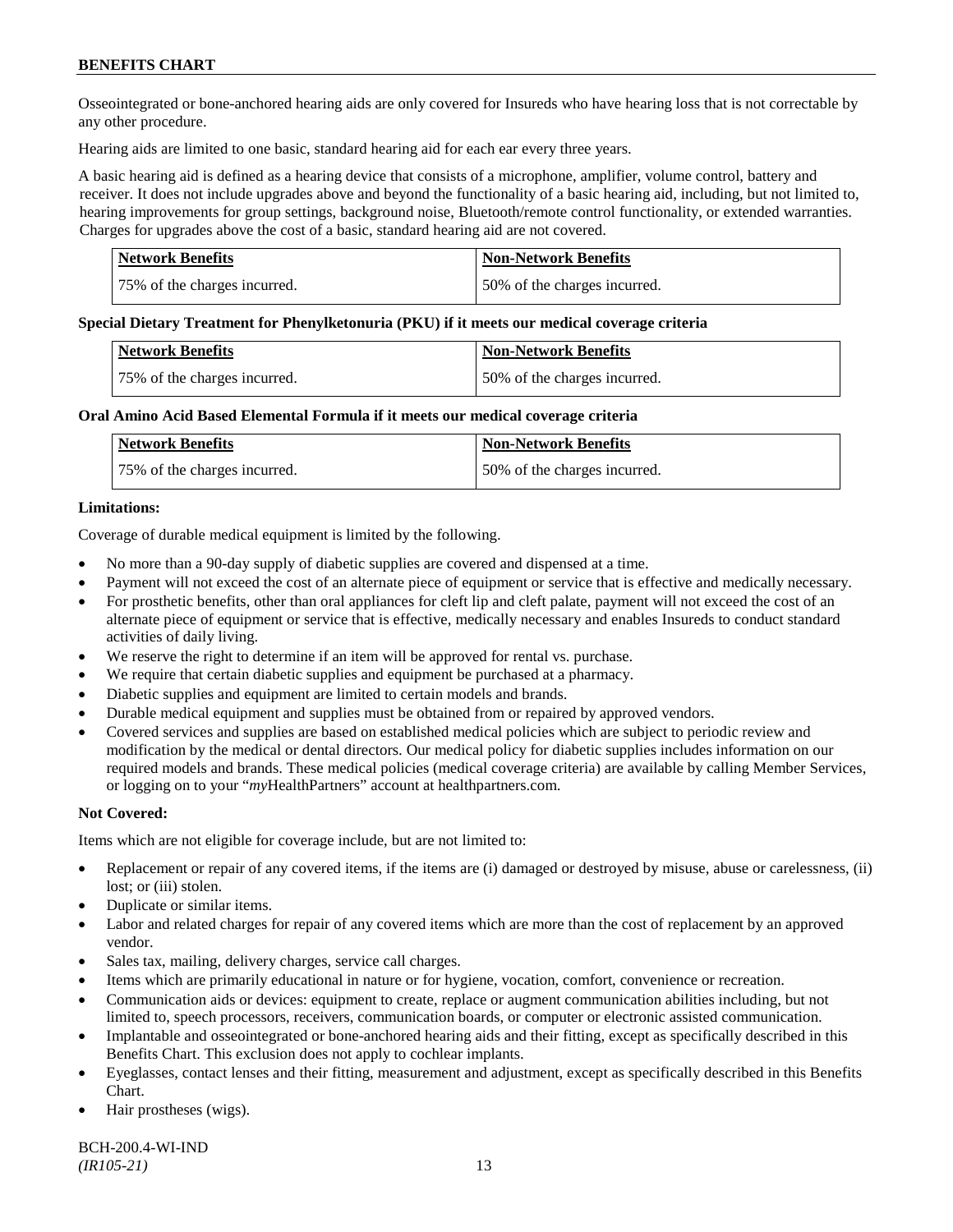## **BENEFITS CHART**

- Household equipment which primarily has customary uses other than medical, such as, but not limited to, exercise cycles, air purifiers, central or unit air conditioners, water purifiers, non-allergenic pillows, mattresses or waterbeds.
- Household fixtures including, but not limited to, escalators or elevators, ramps, swimming pools and saunas.
- Modifications to the structure of the home including, but not limited to, wiring, plumbing or charges for installation of equipment.
- Vehicle, car or van modifications including, but not limited to, hand brakes, hydraulic lifts and car carrier.
- Rental equipment while owned equipment is being repaired by non-contracted vendors, beyond one month rental of medically necessary equipment.
- Other equipment and supplies, including, but not limited to assistive devices, that we determine are not eligible for coverage.
- See "Services Not Covered" in your Policy.

## **EMERGENCY AND URGENTLY NEEDED CARE SERVICES**

#### **Covered Services:**

We cover services for emergency care and urgently needed care if the services are otherwise eligible for coverage under your Policy.

**Urgently Needed Care.** These are services to treat an unforeseen illness or injury that:

- are required in order to prevent a serious deterioration in your health, and
- cannot be delayed until the next available clinic or office hours.

| Network Benefits             | <b>Non-Network Benefits</b>  |
|------------------------------|------------------------------|
| 75% of the charges incurred. | 50% of the charges incurred. |

#### **First Three Visits**

| If any of the first three visits are urgent care visits or<br>office visits, they are covered at 100%, subject to a<br>copayment of \$30 per visit, not subject to the<br>deductible.                                            |  |
|----------------------------------------------------------------------------------------------------------------------------------------------------------------------------------------------------------------------------------|--|
| If any of the first three visits are convenience clinic<br>visits, telephone visits or e-visits (other than virtuwell),<br>they are covered at 100%, subject to a copayment of<br>\$15 per visit, not subject to the deductible. |  |
| Then services will be covered at the deductible and<br>coinsurance and/or copayment indicated for urgent care<br>visits, office visits, convenience clinic visits, telephone<br>visits and e-visits (other than virtuwell).      |  |
| Physician services are included; however, charges for<br>office procedures, laboratory, radiology and other<br>ancillary services are not included and will be subject<br>to the deductible and coinsurance and/or copayment.    |  |

**Emergency Care.** These are services to treat:

- the sudden, unexpected onset of illness or injury which, if left untreated or unattended until the next available clinic or office hours, would result in hospitalization, or
- a condition requiring professional health services immediately necessary to preserve life or stabilize health.

When reviewing claims for coverage of emergency services, our medical director will take into consideration a reasonable layperson's belief that the circumstances required immediate medical care that could not wait until the next working day or next available clinic appointment.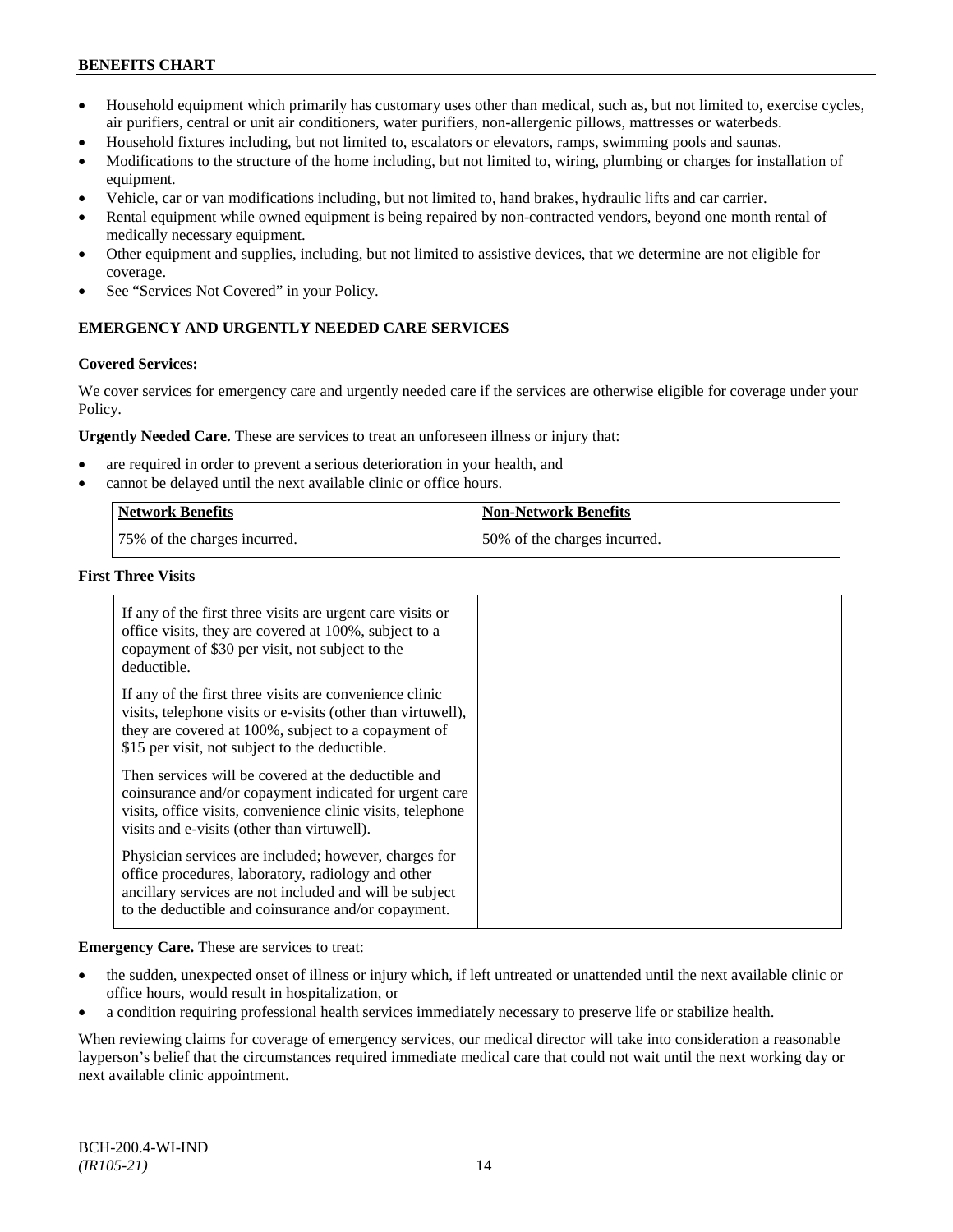## **Emergency Care in a Hospital Emergency Room, including Professional Services of a Physician**

| Network Benefits             | <b>Non-Network Benefits</b> |
|------------------------------|-----------------------------|
| 75% of the charges incurred. | See Network Benefits.       |

## **Inpatient Emergency Care in a Hospital**

| Network Benefits             | <b>Non-Network Benefits</b> |
|------------------------------|-----------------------------|
| 75% of the charges incurred. | See Network Benefits.       |

### **Not Covered:**

• See "Services Not Covered" in your Policy.

## **GENE THERAPY**

## **Covered Services:**

We cover gene therapy treatment that meets our current medical coverage criteria.

| <b>Network Benefits</b>                                                                                                                                                                                 | <b>Non-Network Benefits</b> |
|---------------------------------------------------------------------------------------------------------------------------------------------------------------------------------------------------------|-----------------------------|
| Coverage level is same as corresponding Network<br>Benefit, depending on type of service provided, such as<br>Office Visits for Illness or Injury, Inpatient or<br><b>Outpatient Hospital Services.</b> | No coverage.                |

## **Limitations:**

- Gene therapy must be provided by a designated provider.
- Specific types of gene therapy are limited to therapies and conditions specified in our medical coverage criteria.

## **Not Covered:**

• See "Services Not Covered" in your Policy.

## **HEALTH EDUCATION**

## **Covered Services:**

We cover education for preventive services and education for the management of chronic health problems (such as diabetes).

| Network Benefits                                            | <b>Non-Network Benefits</b>  |
|-------------------------------------------------------------|------------------------------|
| 100% of the charges incurred.<br>Deductible does not apply. | 50% of the charges incurred. |

## **Not Covered:**

• See "Services Not Covered" in your Policy.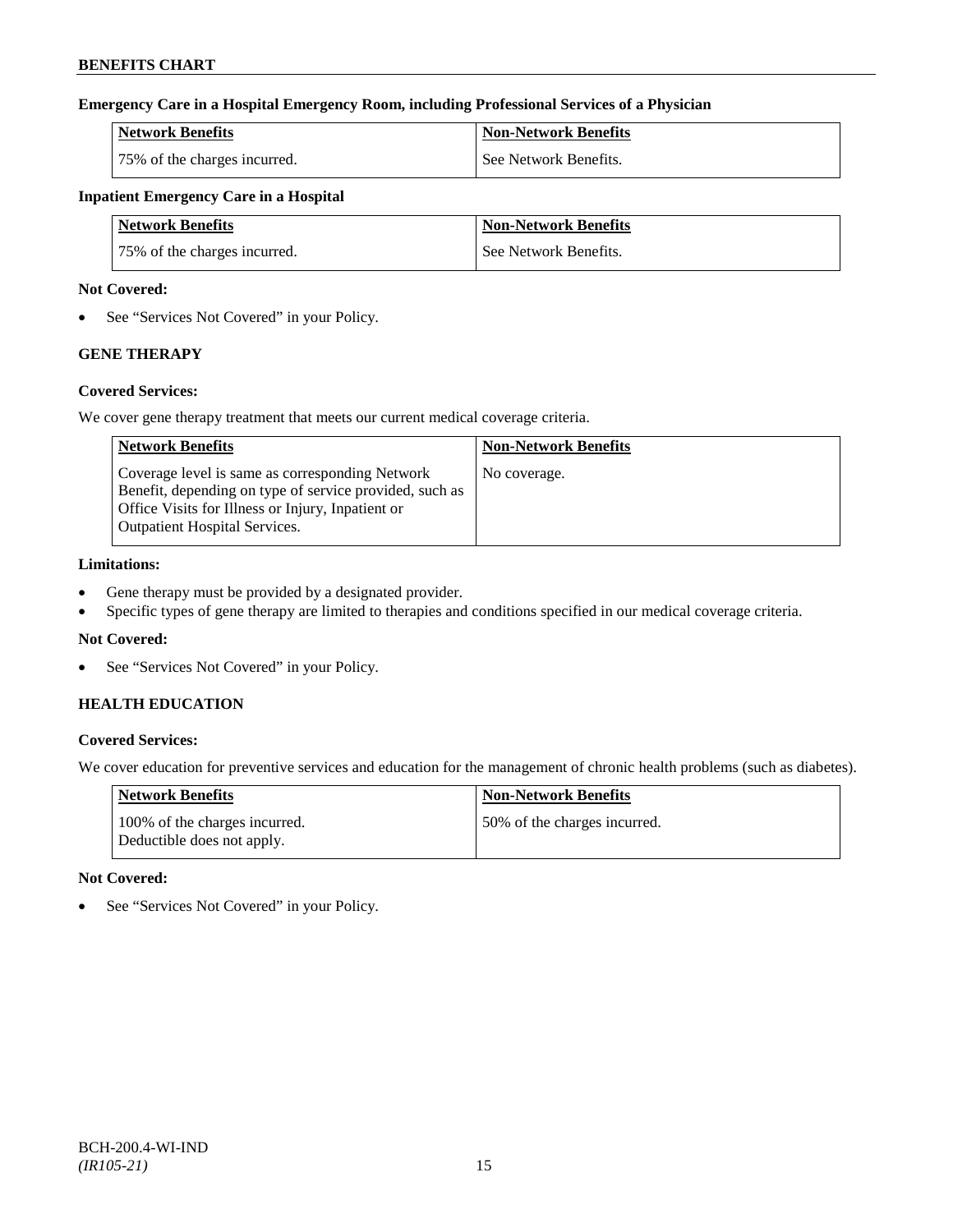## **HOME-BASED HEALTH ASSESSMENT PROGRAM**

## **Covered Services:**

If you meet our criteria for coverage, you may qualify for our home-based comprehensive health risk assessment program. The program covers a health assessment with a designated nurse practitioner.

| Network Benefits                                            | <b>Non-Network Benefits</b> |
|-------------------------------------------------------------|-----------------------------|
| 100% of the charges incurred.<br>Deductible does not apply. | No coverage.                |

## **Not Covered:**

See "Services Not Covered" in your Policy.

## **HOME HEALTH SERVICES**

## **Covered Services:**

We cover skilled nursing services, physical therapy, occupational therapy, speech therapy, respiratory therapy and other therapeutic services, non-routine prenatal and routine postnatal well child visits (as described in our medical coverage criteria), phototherapy services for newborns, home health aide services and other eligible home health services when provided in your home, if you are homebound (i.e., unable to leave home without considerable effort due to a medical condition). Lack of transportation does not constitute homebound status. For phototherapy services for newborns and high risk prenatal services, supplies and equipment are included.

We cover total parenteral nutrition/intravenous ("TPN/IV") therapy, equipment, supplies and drugs in connection with IV therapy. IV line care kits are covered under Durable Medical Equipment.

We cover palliative care benefits. Palliative care includes symptom management, education and establishing goals of care. We waive the requirement that you be homebound for a limited number of home visits for palliative care (as shown in this Benefits Chart), if you have a life-threatening, non-curable condition which has a prognosis of survival of two years or less. Additional palliative care visits are eligible under the home health services benefit if you are homebound and meet all other requirements defined in this section.

You do not need to be homebound to receive total parenteral nutrition/intravenous ("TPN/IV") therapy.

Home health services are eligible and covered only when:

- medically necessary; and
- provided as rehabilitative care, terminal care or maternity care; and
- ordered by a physician, and included in the written home care plan.

## **Physical therapy, occupational therapy, speech therapy, respiratory therapy, home health aide services and palliative Care**

| Network Benefits             | <b>Non-Network Benefits</b> |
|------------------------------|-----------------------------|
| 75% of the charges incurred. | No coverage.                |

## **TPN/IV Therapy, Skilled Nursing Services, Non-Routine Prenatal/Postnatal Services and Phototherapy**

| Network Benefits             | <b>Non-Network Benefits</b> |
|------------------------------|-----------------------------|
| 75% of the charges incurred. | No coverage.                |

Each 24-hour visit (or shifts up to 24-hour visits) equals one visit and counts toward the Maximum visits for all other services shown below. Any visit that lasts less than 24 hours regardless of the length of the visit, will count as one visit toward the Maximum visits for all other services shown below. All visits must be medically necessary and benefit eligible.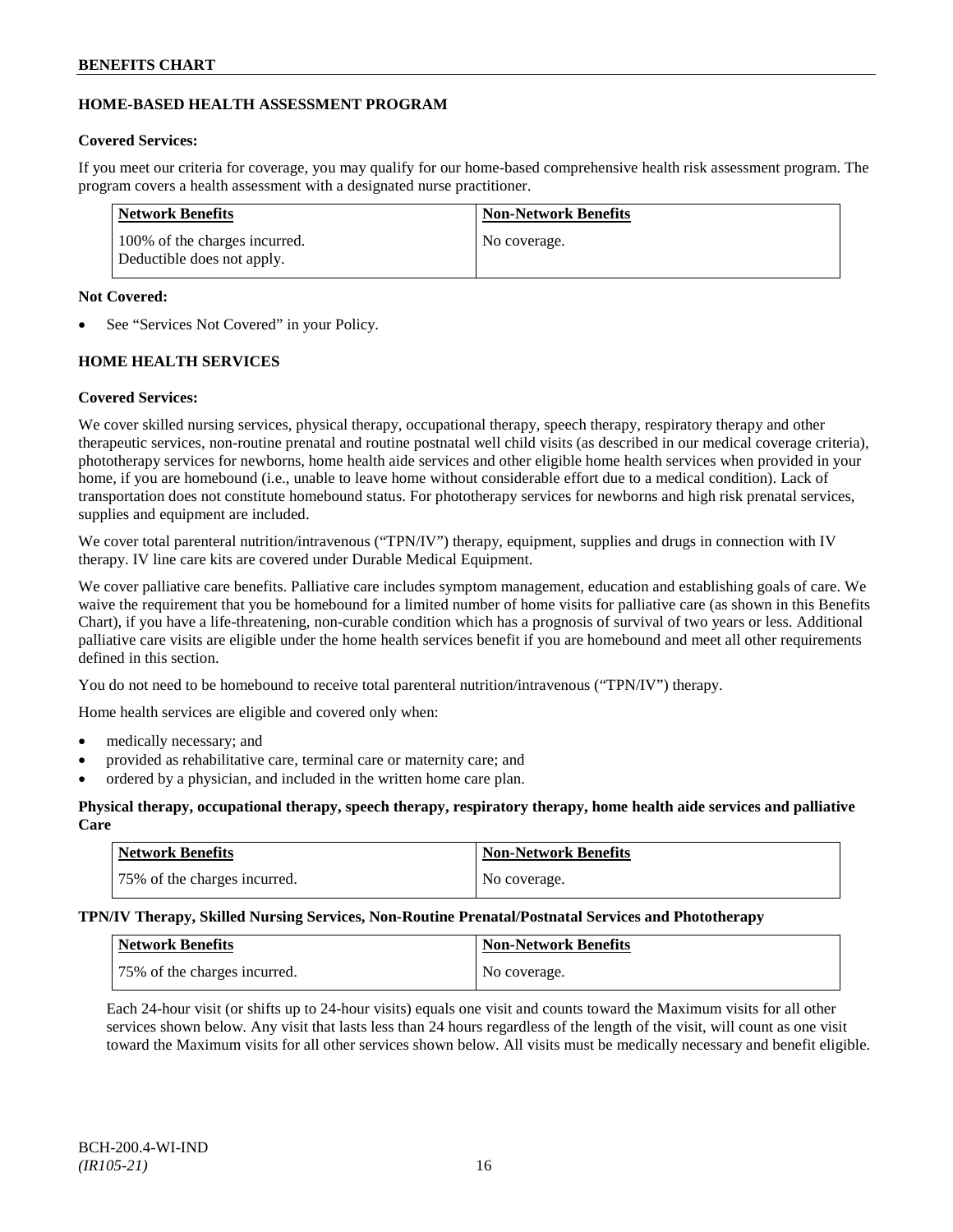## **Routine Prenatal/Postnatal Services and Child Health Supervision Services**

| Network Benefits                                            | <b>Non-Network Benefits</b>  |
|-------------------------------------------------------------|------------------------------|
| 100% of the charges incurred.<br>Deductible does not apply. | 50% of the charges incurred. |

## **Maximum Visits for Palliative Care:**

| <b>Network Benefits</b>                                                                                                                        | <b>Non-Network Benefits</b> |
|------------------------------------------------------------------------------------------------------------------------------------------------|-----------------------------|
| If you are eligible to receive palliative care in the home<br>and you are not homebound, there is a maximum of 12<br>visits per calendar year. | No coverage.                |

## **Maximum Visits for All Services Other Than Palliative Care:**

| <b>Network Benefits</b>      | Non-Network Benefits |
|------------------------------|----------------------|
| 60 visits per calendar year. | No coverage.         |

The routine postnatal well child visits do not count toward the visit limit.

## **Limitations:**

- Home health services are not provided as a substitute for a primary caregiver in the home or as relief (respite) for a primary caregiver in the home. We will not reimburse family members or residents in your home for the above services.
- A service shall not be considered a skilled nursing service merely because it is performed by, or under the direct supervision of, a licensed nurse. Where a service (such as tracheotomy suctioning or ventilator monitoring) or like services, can be safely and effectively performed by a non-medical person (or self-administered), without the direct supervision of, a licensed nurse, the service shall not be regarded as a skilled nursing service, whether or not a skilled nurse actually provides the service. The unavailability of a competent person to provide a non-skilled service shall not make it a skilled service when a skilled nurse provides it. Only the skilled nursing component of so-called "blended" services (i.e. services which include skilled and non-skilled components) are covered under this Benefits Chart.

- Home Health Services by a Non-Network provider.
- Financial or legal counseling services.
- Housekeeping or meal services in your home.
- Private duty nursing services.
- Services provided by a family member or enrollee, or a resident in the enrollee's home.
- Vocational rehabilitation and recreational or educational therapy. Recreation therapy is therapy provided solely for the purpose of recreation, including, but not limited to: (a) requests for physical therapy or occupational therapy to improve athletic ability, and (b) braces or guards to prevent sports injuries.
- See "Services Not Covered" in your Policy.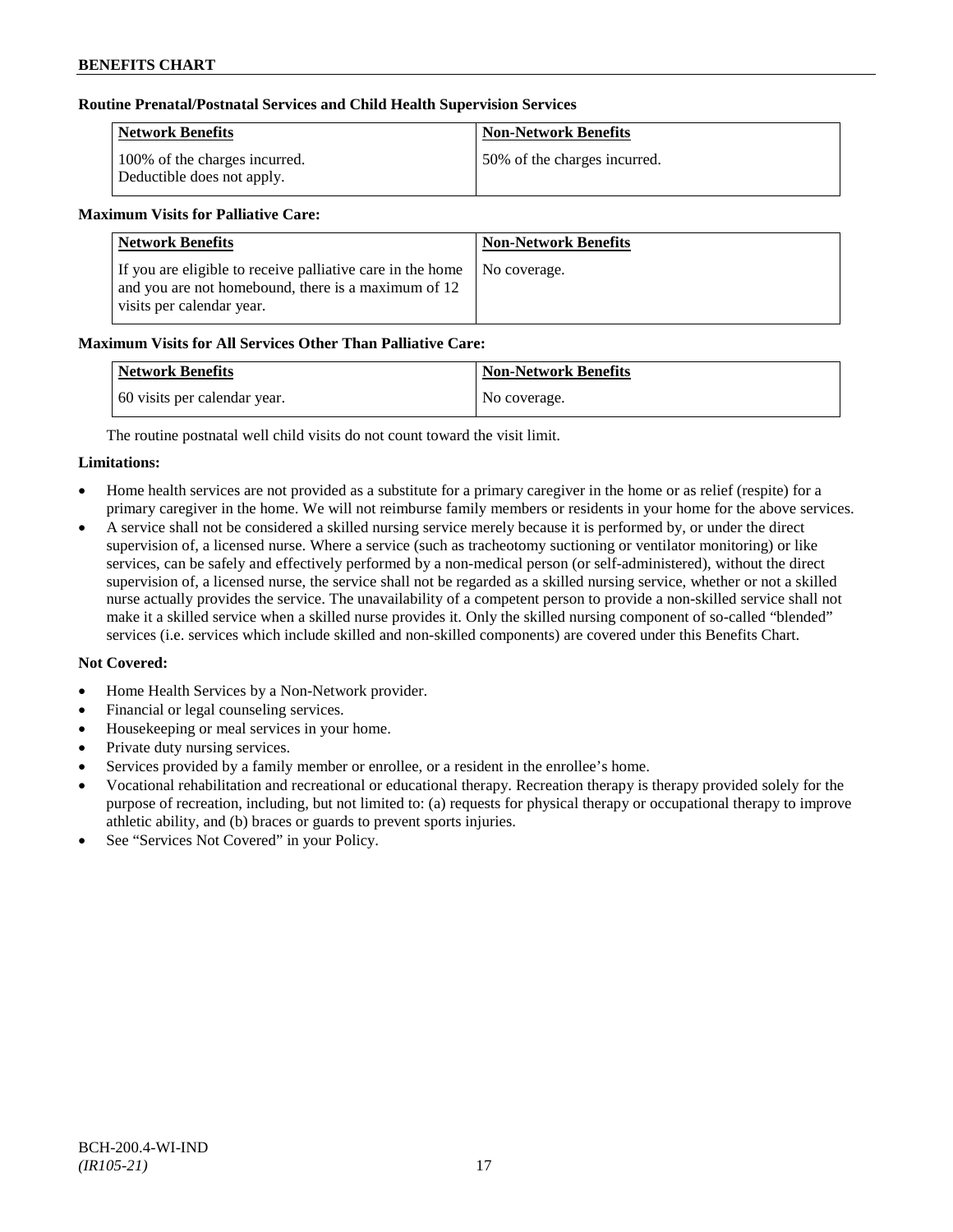## **BENEFITS CHART**

## **HOME HOSPICE SERVICES**

#### **Applicable Definitions:**

**Part-time.** This is up to two hours of service per day, more than two hours is considered continuous care.

**Continuous Care.** This is from two to twelve hours of service per day provided by a registered nurse, licensed practical nurse, or home health aide, during a period of crisis in order to maintain a terminally ill patient at home.

**Appropriate Facility.** This is a nursing home, hospice residence, or other inpatient facility.

**Custodial Care Related to Hospice Services.** This means providing assistance in the activities of daily living and the care needed by a terminally ill patient which can be provided by primary caregiver (i.e., family member or friend) who is responsible for the patient's home care.

## **Covered Services:**

**Home Hospice Program:** We cover the services described below if you are terminally ill and accepted as a home hospice program participant. You must meet the eligibility requirements of the program, and elect to receive services through the home hospice program. The services will be provided in your home, with inpatient care available when medically necessary as described below. If you elect to receive hospice services, you do so in lieu of curative treatment for your terminal illness for the period you are enrolled in the home hospice program.

**Eligibility:** In order to be eligible to be enrolled in the home hospice program, you must: (1) be a terminally ill patient (prognosis of six months or less); (2) have chosen a palliative treatment focus (i.e., emphasizing comfort and supportive services rather than treatment attempting to cure the disease or condition); and (3) continue to meet the terminally ill prognosis as reviewed by our medical director or his or her designee over the course of care. You may withdraw from the home hospice program at any time.

**Eligible Services:** Hospice services include the following services provided in accordance with an approved hospice treatment plan:

- Home Health Services:
	- o Part-time care provided in your home by an interdisciplinary hospice team (which may include a physician, nurse, social worker, and spiritual counselor) and medically necessary home health services are covered.
	- o One or more periods of continuous care in your home or in a setting which provides day care for pain or symptom management, when medically necessary, will be covered.
- Inpatient Services: We cover medically necessary inpatient services.
- Other Services:
	- o Respite care is covered for care in your home or in an appropriate facility, to give your primary caregivers (i.e., family members or friends) rest and/or relief when necessary in order to maintain a terminally ill patient at home*.*
	- o Medically necessary medications for pain and symptom management.
	- o Semi-electric hospital beds and other durable medical equipment are covered.
	- o Emergency and non-emergency care is covered.

| Network Benefits             | Non-Network Benefits |
|------------------------------|----------------------|
| 75% of the charges incurred. | No coverage.         |

Respite care is limited to 5 days per episode, and respite care and continuous care combined are limited to 30 days.

- Home Hospice Services by a Non-Network provider.
- Financial or legal counseling services.
- Housekeeping or meal services in your home.
- Custodial or maintenance care related to hospice services, whether provided in the home or in a nursing home.
- Any service not specifically described as covered services under this home hospice services benefits.
- Any services provided by members of your family or residents in your home.
- See "Services Not Covered" in your Policy.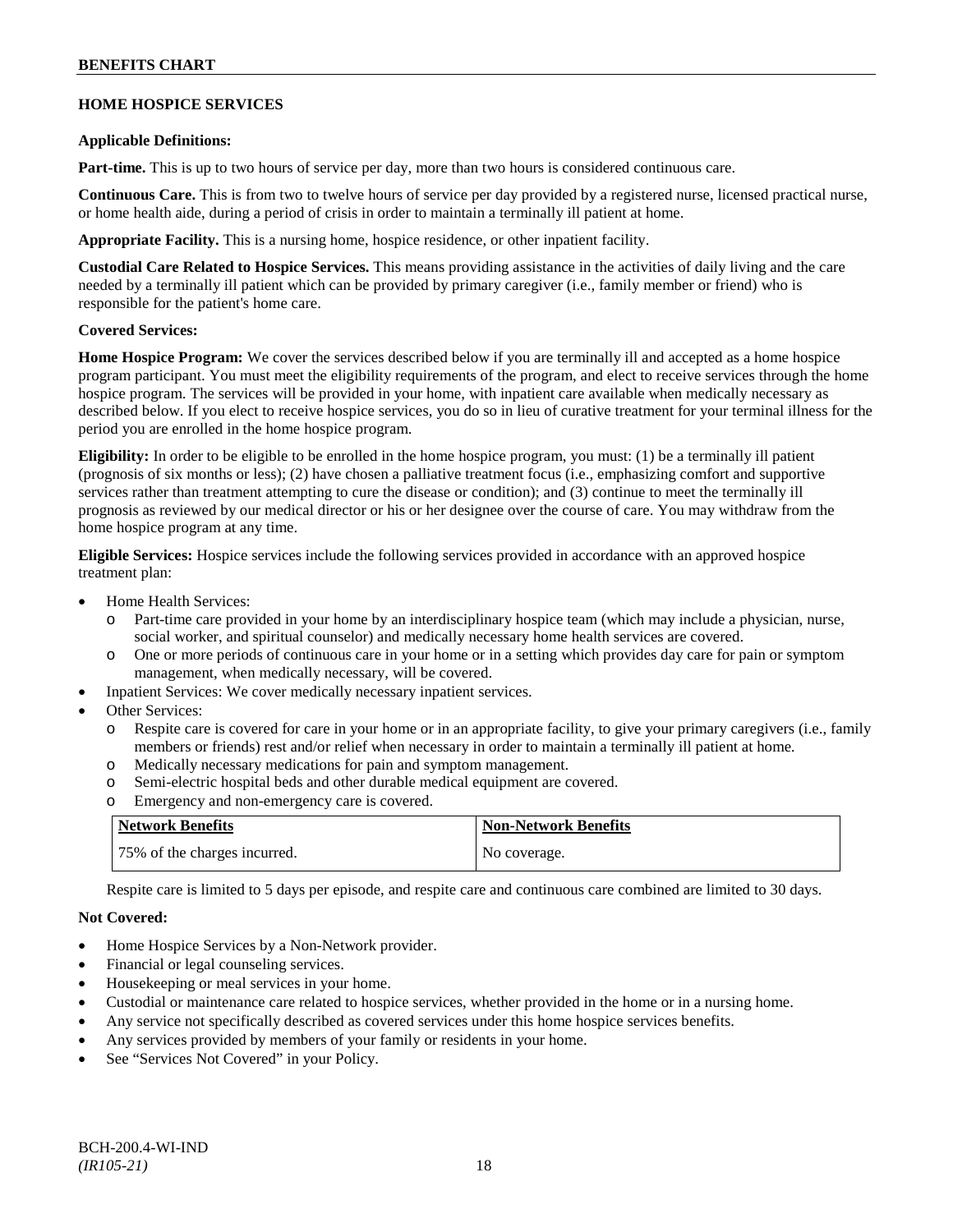## **HOSPITAL AND SKILLED NURSING FACILITY SERVICES**

#### **Covered Services:**

We cover services as described below.

#### **Medical or Surgical Hospital Services**

**Inpatient Hospital Services:** We cover the following medical or surgical services, for the treatment of acute illness or injury, which require the level of care only provided in an acute care facility. These services must be authorized by a physician.

Inpatient hospital services include: room and board; the use of operating or maternity delivery rooms; intensive care facilities; newborn nursery facilities; general nursing care, anesthesia, laboratory and diagnostic imaging services, radiation therapy, physical therapy, prescription drugs or other medications administered during treatment, blood and blood products (unless replaced), and blood derivatives, and other diagnostic or treatment related hospital services; physician and other professional medical and surgical services provided while in the hospital, including gender reassignment surgery that meets medical coverage criteria.

We cover, following a vaginal delivery, a minimum of 48 hours of inpatient care for the mother and newborn child. We cover, following a caesarean section delivery, a minimum of 96 hours of inpatient care for the mother and newborn child.

Health insurance issuers generally may not, under Federal law, restrict benefits for any hospital length of stay in connection with childbirth for the mother of newborn child to less than 48 hours following a vaginal delivery, or less than 96 hours following a caesarean section. However, Federal law generally does not prohibit the mother's or newborn's attending provider, after consulting with the mother, from discharging the mother or her newborn earlier than 48 hours (or 96 hours as applicable). In any case plans and issuers may not, under Federal law, require that a provider obtain authorization from the plan or the insurance issuer for prescribing a length of stay not in excess of 48 hours (or 96 hours).

| Network Benefits             | <b>Non-Network Benefits</b>  |
|------------------------------|------------------------------|
| 75% of the charges incurred. | 50% of the charges incurred. |

Each Insured's admission or confinement, including that of a newborn child, is separate and distinct from the admission or confinement of any other Insured.

**Outpatient Hospital, Ambulatory Care or Surgical Facility Services:** We cover the following medical and surgical services, for diagnosis or treatment of illness or injury on an outpatient basis. These services must be authorized by a physician.

Outpatient services include: use of operating rooms, maternity delivery rooms or other outpatient departments, rooms or facilities; and the following outpatient services: general nursing care, anesthesia, laboratory and diagnostic imaging services, radiation therapy, physical therapy, drugs administered during treatment, blood and blood products (unless replaced), and blood derivatives, and other diagnostic or treatment related outpatient services; physician and other professional medical and surgical services provided while an outpatient, including colonoscopies (starting at age 50, or under age 50 for people at high risk of colorectal cancer), and gender reassignment surgery that meets medical coverage criteria.

For Network Benefits, non-emergent, scheduled outpatient Magnetic Resonance Imaging (MRI) and Computed Tomography (CT) must be provided at a designated facility. Your physician or facility will obtain or verify prior authorization for these services, as needed.

To see the benefit level for diagnostic imaging services, laboratory services and physical therapy, see benefits under Diagnostic Imaging Services, Laboratory Services and Physical Therapy in this Benefits Chart.

| Network Benefits             | <b>Non-Network Benefits</b>  |
|------------------------------|------------------------------|
| 75% of the charges incurred. | 50% of the charges incurred. |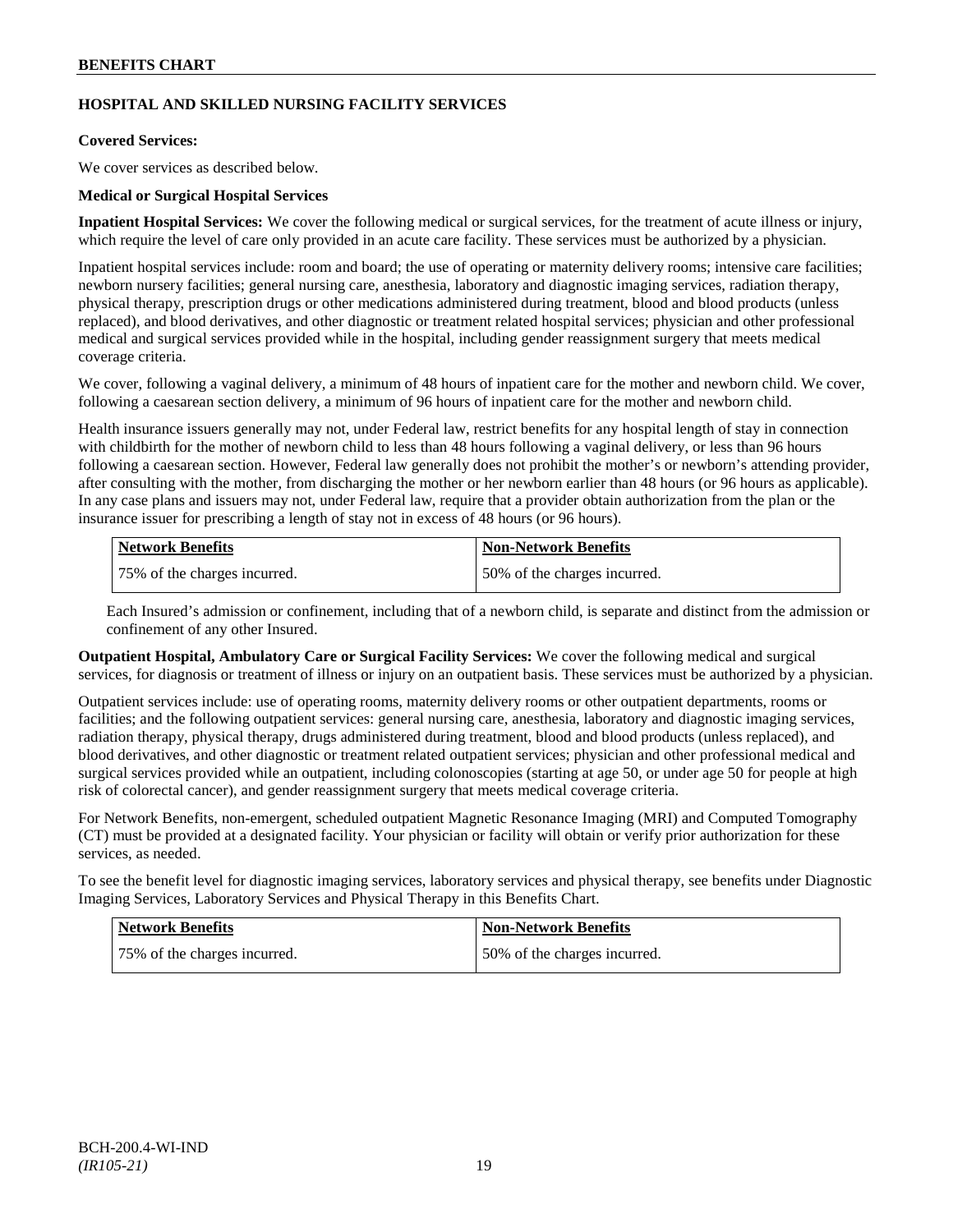**Skilled Nursing Facility Care:** We cover room and board, daily skilled nursing and related ancillary services for post-acute treatment and rehabilitative care of illness or injury that meets medical coverage criteria.

| Network Benefits                             | <b>Non-Network Benefits</b>                  |
|----------------------------------------------|----------------------------------------------|
| 175% of the charges incurred.                | 50% of the charges incurred.                 |
| Limited to a 30 day maximum per confinement. | Limited to a 30 day maximum per confinement. |

Each day of services provided under the Network Benefits and Non-Network Benefits, combined, applies toward the maximum shown above.

#### **Not Covered:**

- Services for items for personal convenience, such as television rental, are not covered.
- See "Services Not Covered" in your Policy.

## **INFERTILITY SERVICES**

#### **Covered Services:**

We cover the diagnosis of infertility. These services include diagnostic procedures and tests provided in connection with an infertility evaluation, office visits and consultations to diagnose infertility.

| <b>Network Benefits</b>      | <b>Non-Network Benefits</b>  |
|------------------------------|------------------------------|
| 75% of the charges incurred. | 50% of the charges incurred. |

Coverage is limited to office visits and consultations to diagnose infertility. Treatment is not covered.

#### **Not Covered:**

- Treatment of infertility, including, but not limited to, office visits, laboratory, diagnostic imaging services, and drugs for the treatment of infertility; assisted reproduction, including, but not limited to gamete intrafallopian tube transfer (GIFT), zygote intrafallopian tube transfer (ZIFT), intracytoplasmic sperm injection (ICSI), and/or in-vitro fertilization (IVF), and all charges associated with such procedures; reversal of sterilization; artificial insemination; and sperm, ova or embryo acquisition, retrieval or storage; however, we do cover office visits and consultations to diagnose infertility.
- Services related to the establishment of surrogate pregnancy and fees for a surrogate.
- See "Services Not Covered" in your Policy.

## **LABORATORY SERVICES**

## **Covered Services:**

We cover laboratory tests when ordered by a provider and provided in a clinic or outpatient hospital facility. This includes blood tests to detect lead exposure in children between the ages of 6 months and 72 months.

To see the benefit level for inpatient hospital or skilled nursing facility services, see benefits under Inpatient Hospital and Skilled Nursing Facility Services in this Benefits Chart.

**Prostate-Specific Antigen (PSA) Test Coverage.** We cover prostate cancer screening for men 40 years of age or over who are symptomatic or in a high-risk category and for all men 50 years of age or older. Coverage includes prostate-specific antigen blood test and digital rectal examination.

| Network Benefits             | Non-Network Benefits         |
|------------------------------|------------------------------|
| 75% of the charges incurred. | 50% of the charges incurred. |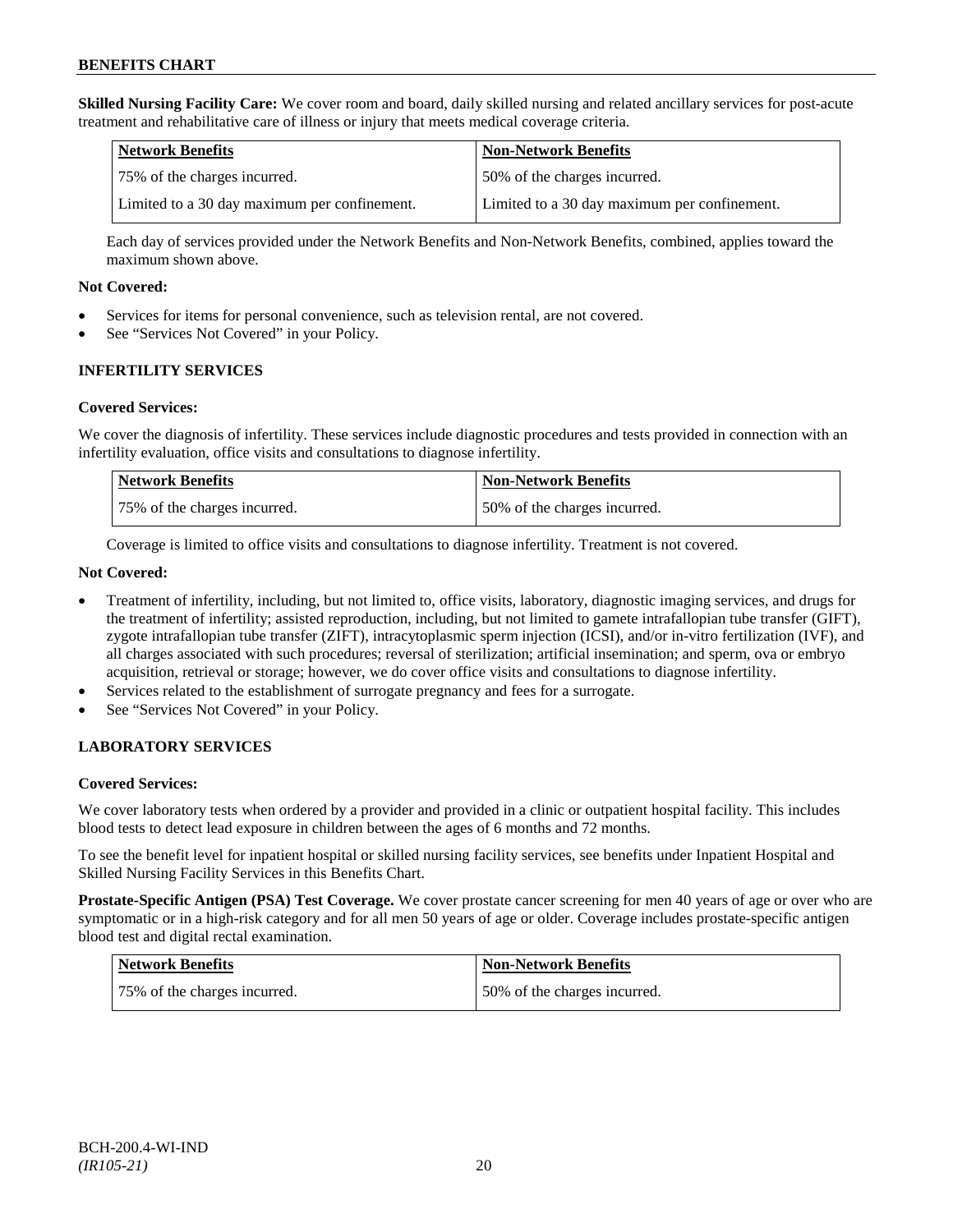#### **All other laboratory services**

#### **Services for Illness or Injury**

| Network Benefits             | Non-Network Benefits         |
|------------------------------|------------------------------|
| 75% of the charges incurred. | 50% of the charges incurred. |

#### **Preventive Services**

Laboratory services associated with preventive services are covered at the benefit level shown in the "Preventive Services" section of this Benefits Chart.

#### **Not Covered:**

See "Services Not Covered" in your Policy.

## **MASTECTOMY RECONSTRUCTION BENEFIT**

## **Covered Services:**

We cover reconstruction of the breast on which the mastectomy has been performed; surgery and reconstruction of the other breast to produce symmetrical appearance, and prostheses and physical complications of all stages of mastectomy, including lymphedemas.

| <b>Network Benefits</b>                               | <b>Non-Network Benefits</b>                           |
|-------------------------------------------------------|-------------------------------------------------------|
| Coverage level is same as corresponding Network       | Coverage level is same as corresponding Non-Network   |
| Benefits, depending on type of service provided, such | Benefits, depending on type of service provided, such |
| as Office Visits for Illness or Injury, Inpatient or  | as Office Visits for Illness or Injury, Inpatient or  |
| Outpatient Hospital Services.                         | <b>Outpatient Hospital Services.</b>                  |

#### **Not Covered:**

• See "Services Not Covered" in your Policy.

## **MEDICATION THERAPY DISEASE MANAGEMENT PROGRAM**

## **Covered Services:**

If you meet our criteria for coverage, you may qualify for our Medication Therapy Disease Management Program.

The program covers consultations with a designated Network pharmacist.

Covered services are based on established medical policies, which are subject to periodic review and modification by the medical directors. These medical policies (medical coverage criteria) are available by calling Member Services, or logging on to your "*my*HealthPartners" account at [healthpartners.com.](http://www.healthpartners.com/)

| Network Benefits                                            | <b>Non-Network Benefits</b> |
|-------------------------------------------------------------|-----------------------------|
| 100% of the charges incurred.<br>Deductible does not apply. | No coverage.                |

## **Not Covered:**

See "Services Not Covered" in your Policy.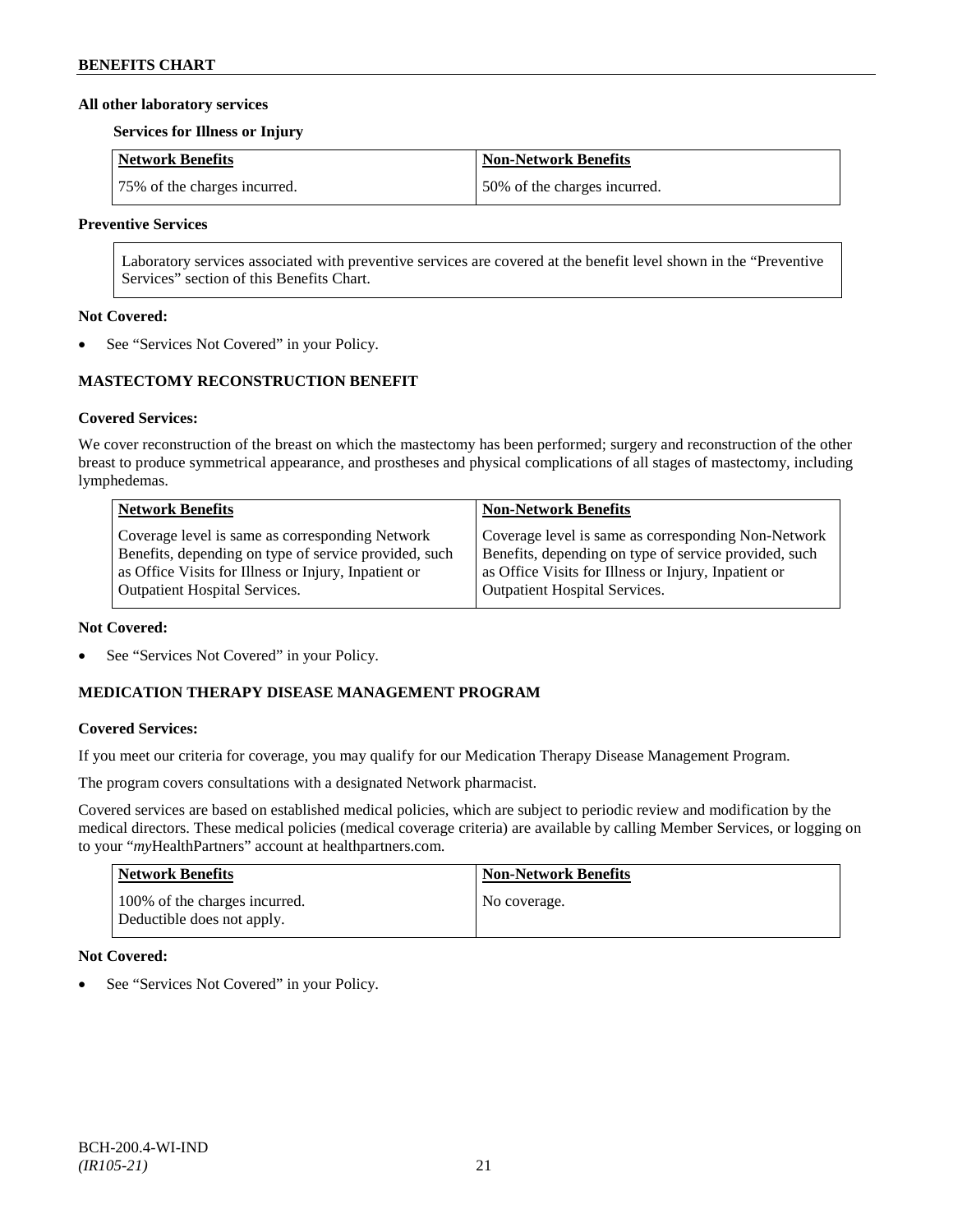## **OFFICE VISITS FOR ILLNESS OR INJURY**

#### **Covered Services:**

We cover the following when medically necessary: professional medical and surgical services and related supplies, including biofeedback, of physicians and other health care providers; blood and blood products (unless replaced) and blood derivatives.

We cover diagnosis and treatment of illness or injury to the eyes. Where contact or eye glass lenses are prescribed as medically necessary for the post-operative treatment of cataracts or for the treatment of aphakia, or keratoconus, we cover the initial evaluation, lenses and fitting. Insureds must pay for lens replacement beyond the initial pair.

#### **Office visits**

| Network Benefits             | Non-Network Benefits         |
|------------------------------|------------------------------|
| 75% of the charges incurred. | 50% of the charges incurred. |

## **Convenience Clinics**

| Network Benefits             | <b>Non-Network Benefits</b>  |
|------------------------------|------------------------------|
| 75% of the charges incurred. | 50% of the charges incurred. |

#### **Scheduled Telephone Visits**

| <b>Network Benefits</b>      | <b>Non-Network Benefits</b>  |
|------------------------------|------------------------------|
| 75% of the charges incurred. | 50% of the charges incurred. |

#### **E-visits**

#### **Access to Online Care through virtuwell a[t virtuwell.com](http://www.virtuwell.com/)**

| Network Benefits                                            | <b>Non-Network Benefits</b> |
|-------------------------------------------------------------|-----------------------------|
| 100% of the charges incurred.<br>Deductible does not apply. | No coverage.                |

## **All Other E-visits**

| Network Benefits             | <b>Non-Network Benefits</b>  |
|------------------------------|------------------------------|
| 75% of the charges incurred. | 50% of the charges incurred. |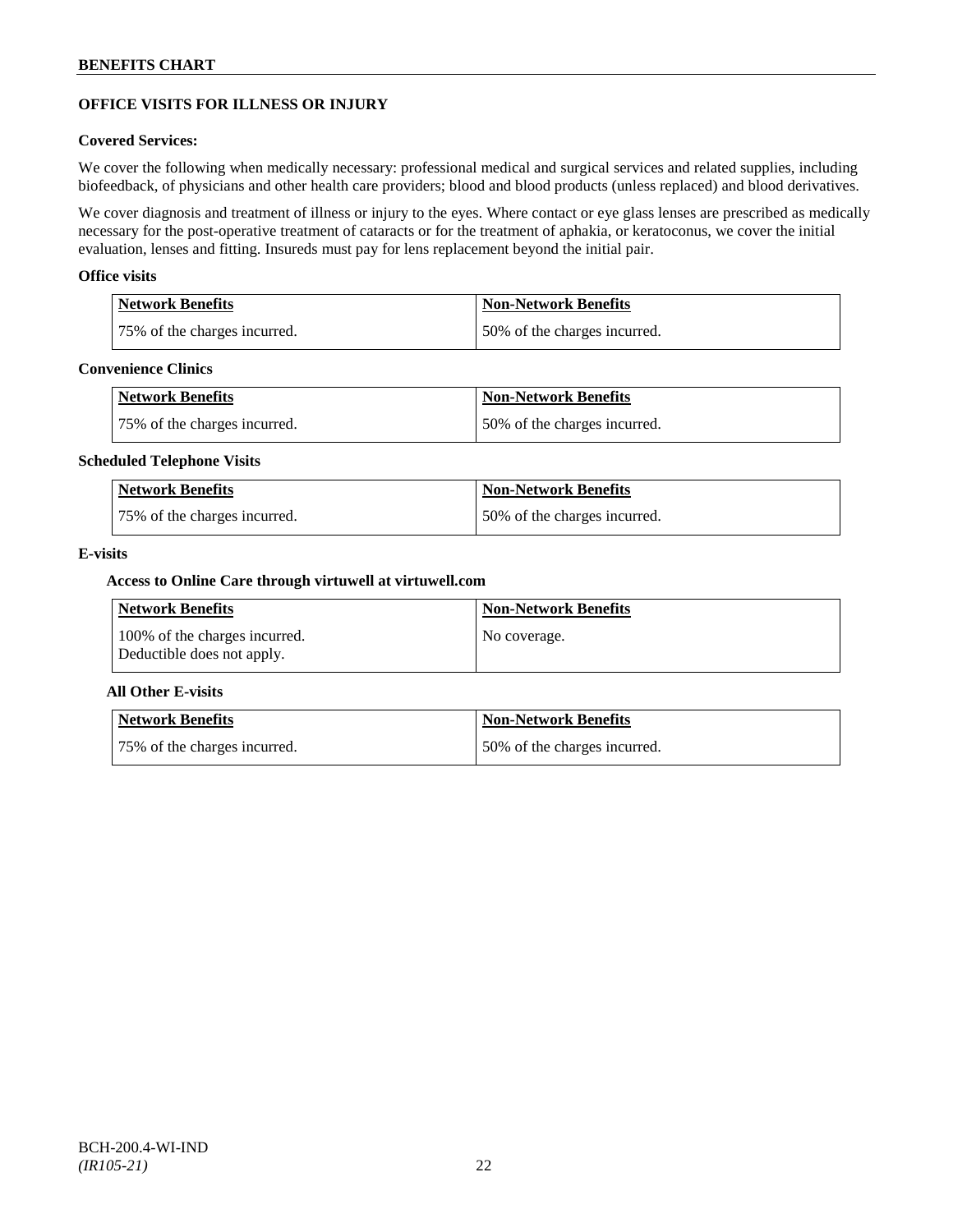## **First Three Visits**

If any of the first three visits are urgent care visits or office visits, they are covered at 100%, subject to a copayment of \$30 per visit, not subject to the deductible.

If any of the first three visits are convenience clinic visits, telephone visits or e-visits (other than virtuwell), they are covered at 100%, subject to a copayment of \$15 per visit, not subject to the deductible.

Then services will be covered at the deductible and coinsurance and/or copayment indicated for urgent care visits, office visits, convenience clinic visits, telephone visits and e-visits (other than virtuwell).

Physician services are included; however, charges for office procedures, laboratory, radiology and other ancillary services are not included and will be subject to the deductible and coinsurance and/or copayment.

#### **Injections Administered in a Physician's Office, other than immunizations**

#### **Allergy Injections**

| Network Benefits             | Non-Network Benefits         |
|------------------------------|------------------------------|
| 75% of the charges incurred. | 50% of the charges incurred. |

#### **All Other Injections**

| Network Benefits             | <b>Non-Network Benefits</b>  |
|------------------------------|------------------------------|
| 75% of the charges incurred. | 50% of the charges incurred. |

#### **Not Covered:**

- Court ordered treatment, except as described in this Benefits Chart. Any resulting court ordered treatment for mental health services will be subject to the Policy's requirement for medical necessity.
- See "Services Not Covered" in your Policy.

## **PEDIATRIC EYEWEAR**

#### **Covered Services:**

We cover pediatric eyewear for children, subject to our medical coverage criteria. Coverage under this provision will continue until the end of the month in which the child turns age 19. We also cover low vision services. These medical policies (medical coverage criteria) are available by calling Member Services, or logging on to your "*my*HealthPartners" account at [healthpartners.com.](http://www.healthpartners.com/)

| <b>Network Benefits</b>      | <b>Non-Network Benefits</b> |
|------------------------------|-----------------------------|
| 75% of the charges incurred. | No coverage.                |

Limited to one pair of eyeglasses (lenses and frames), or one pair of contact lenses per calendar year.

- Replacement of eyeglasses or contact lenses due to loss or theft.
- Contact lenses for cosmetic purposes.
- See "Services Not Covered" in your Policy.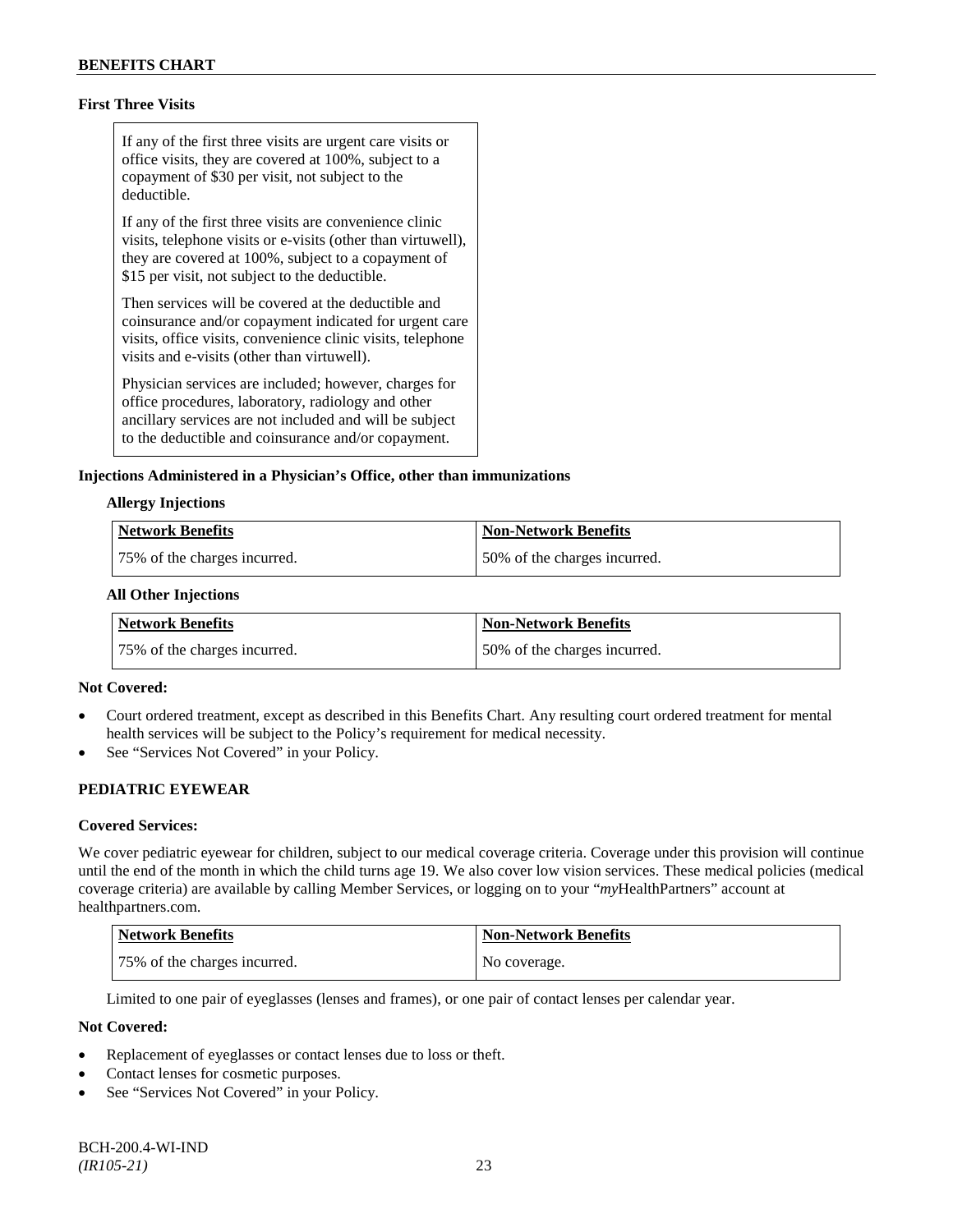## **PHYSICAL THERAPY, OCCUPATIONAL THERAPY, SPEECH THERAPY AND OTHER SPECIFIED THERAPIES**

## **Covered Services:**

We cover the following physical therapy, occupational therapy and speech therapy services:

- Medically necessary rehabilitative care to correct the effects of illness or injury.
- Habilitative services rendered for congenital, developmental or medical conditions which have significantly limited the successful initiation of normal speech and normal motor development.

Massage therapy which is performed in conjunction with other treatment/modalities by a physical or occupational therapist, is part of a prescribed treatment plan and is not billed separately is covered.

We cover services provided in a clinic. We also cover physical therapy provided in an outpatient hospital facility. To see the benefit level for inpatient hospital or skilled nursing facility services, see benefits under "Inpatient Hospital and Skilled Nursing Facility Services".

#### **Rehabilitative Care**

| <b>Network Benefits</b>                                                                       | <b>Non-Network Benefits</b>                                                                   |
|-----------------------------------------------------------------------------------------------|-----------------------------------------------------------------------------------------------|
| 75% of the charges incurred.                                                                  | 50% of the charges incurred.                                                                  |
| Physical, Occupational and Speech Therapy are limited<br>to 20 visits each per calendar year. | Physical, Occupational and Speech Therapy are<br>limited to 20 visits each per calendar year. |

In addition to the services provided above, we cover a minimum of:

20 visits per calendar year for pulmonary rehabilitation therapy,

36 visits per calendar year for cardiac rehabilitation therapy,

30 visits per calendar year for post-cochlear implant aural therapy,

20 visits per calendar year for cognitive rehabilitation therapy.

The maximum number of visits are combined for Network Benefits and Non-Network Benefits.

## **Habilitative Care**

| <b>Network Benefits</b>                                                                       | <b>Non-Network Benefits</b>                                                                   |
|-----------------------------------------------------------------------------------------------|-----------------------------------------------------------------------------------------------|
| 75% of the charges incurred.                                                                  | 150% of the charges incurred.                                                                 |
| Physical, Occupational and Speech Therapy are limited<br>to 20 visits each per calendar year. | Physical, Occupational and Speech Therapy are<br>limited to 20 visits each per calendar year. |

The maximum number of visits is combined for Network Benefits and Non-Network Benefits.

- Massage therapy for the purpose of comfort or convenience of the Insured.
- See "Services Not Covered" in your Policy.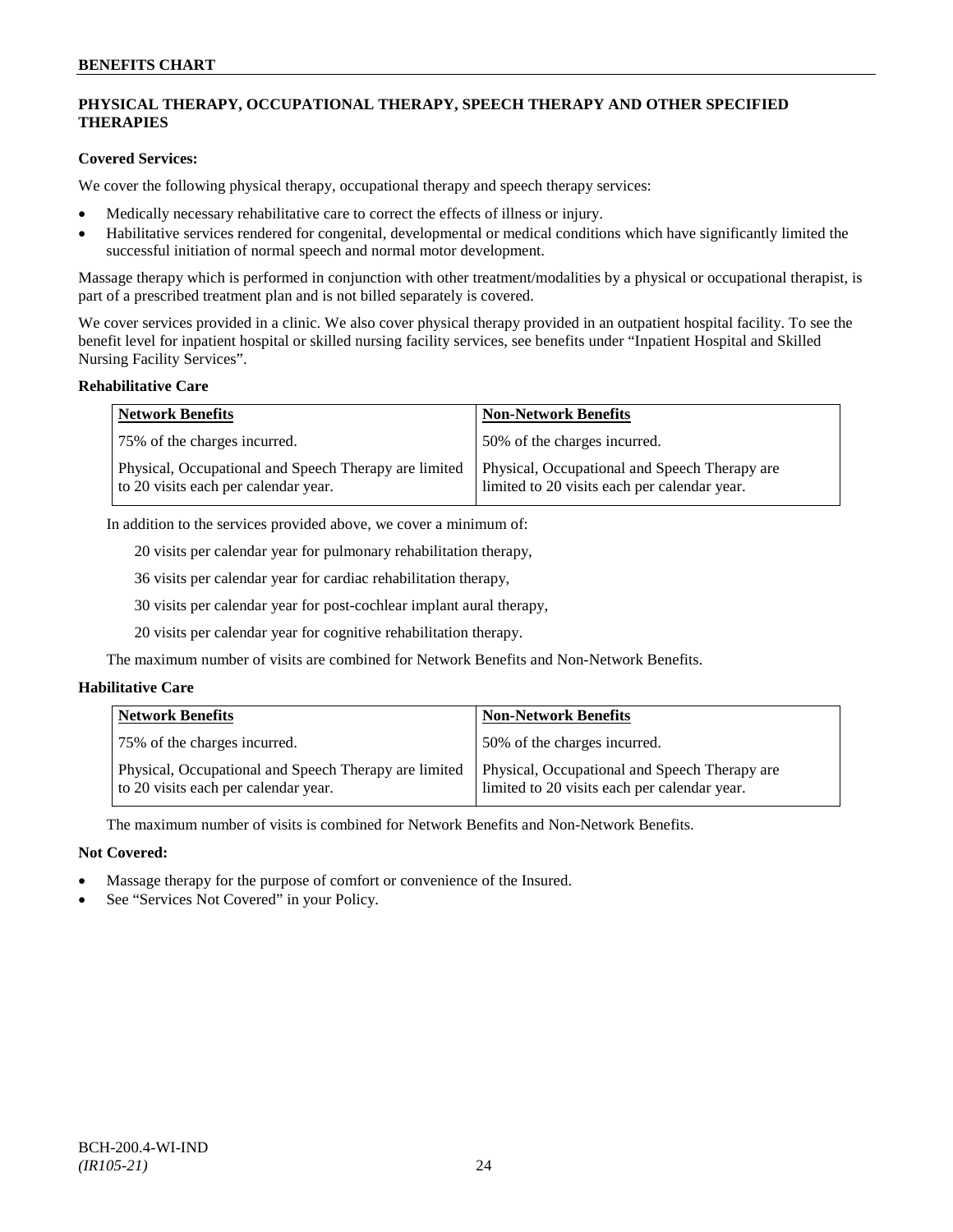## **PRESCRIPTION DRUG SERVICES**

## **Covered Services:**

We cover prescription drugs and medications that can be self-administered or are administered in a physician's office.

## **For Network Benefits, drugs and medications must be obtained at a network pharmacy.**

## **Outpatient Drugs (except as specified below)**

| <b>Network Benefits</b>                                                                                                                                                                                                                                        | <b>Non-Network Benefits</b>  |
|----------------------------------------------------------------------------------------------------------------------------------------------------------------------------------------------------------------------------------------------------------------|------------------------------|
| 100% of the charges incurred, subject to a copayment of<br>\$5 for generic low cost formulary drugs, and 100% of<br>the charges incurred, subject to a copayment of \$25 for<br>generic high cost formulary drugs.<br>Deductible does not apply.               | 50% of the charges incurred. |
| Brand name formulary drugs are covered at 75% of the<br>charges incurred.                                                                                                                                                                                      |                              |
| Non-formulary drugs are covered at 50% of the charges<br>incurred.                                                                                                                                                                                             |                              |
| In no event will your cost for a formulary insulin drug<br>exceed \$25. Deductible does not apply to formulary<br>insulin drugs.                                                                                                                               |                              |
| Oral chemotherapy drugs are included on the<br>Specialty Drug List. However, you pay the applicable<br>outpatient drug copayment. As required by Wisconsin<br>law, your maximum copayment will not be more than<br>\$100 per prescription for a 30-day supply. |                              |

## **Mail Order Drugs**

| <b>Network Benefits</b>                                                                                                                                                                                            | <b>Non-Network Benefits</b> |
|--------------------------------------------------------------------------------------------------------------------------------------------------------------------------------------------------------------------|-----------------------------|
| For your convenience, you may also get up to a 90-day<br>supply of outpatient prescription drugs that can be self-<br>administered through the designated mail order service.                                      | See Network Benefits.       |
| Outpatient drugs ordered through this service are.<br>covered at the benefit percent and copayments shown in<br>Outpatient Drugs above.                                                                            |                             |
| New prescriptions to treat chronic conditions and trial<br>drugs will be limited to quantity limits described at the<br>end of this section. You will have to pay one copayment<br>for your initial 30-day supply. |                             |
| Specialty Drugs are not available through the mail order<br>service.                                                                                                                                               |                             |

## **Tobacco Cessation Drugs are covered for all FDA approved tobacco cessation drugs**

| Network Benefits                                            | <b>Non-Network Benefits</b>  |
|-------------------------------------------------------------|------------------------------|
| 100% of the charges incurred.<br>Deductible does not apply. | 50% of the charges incurred. |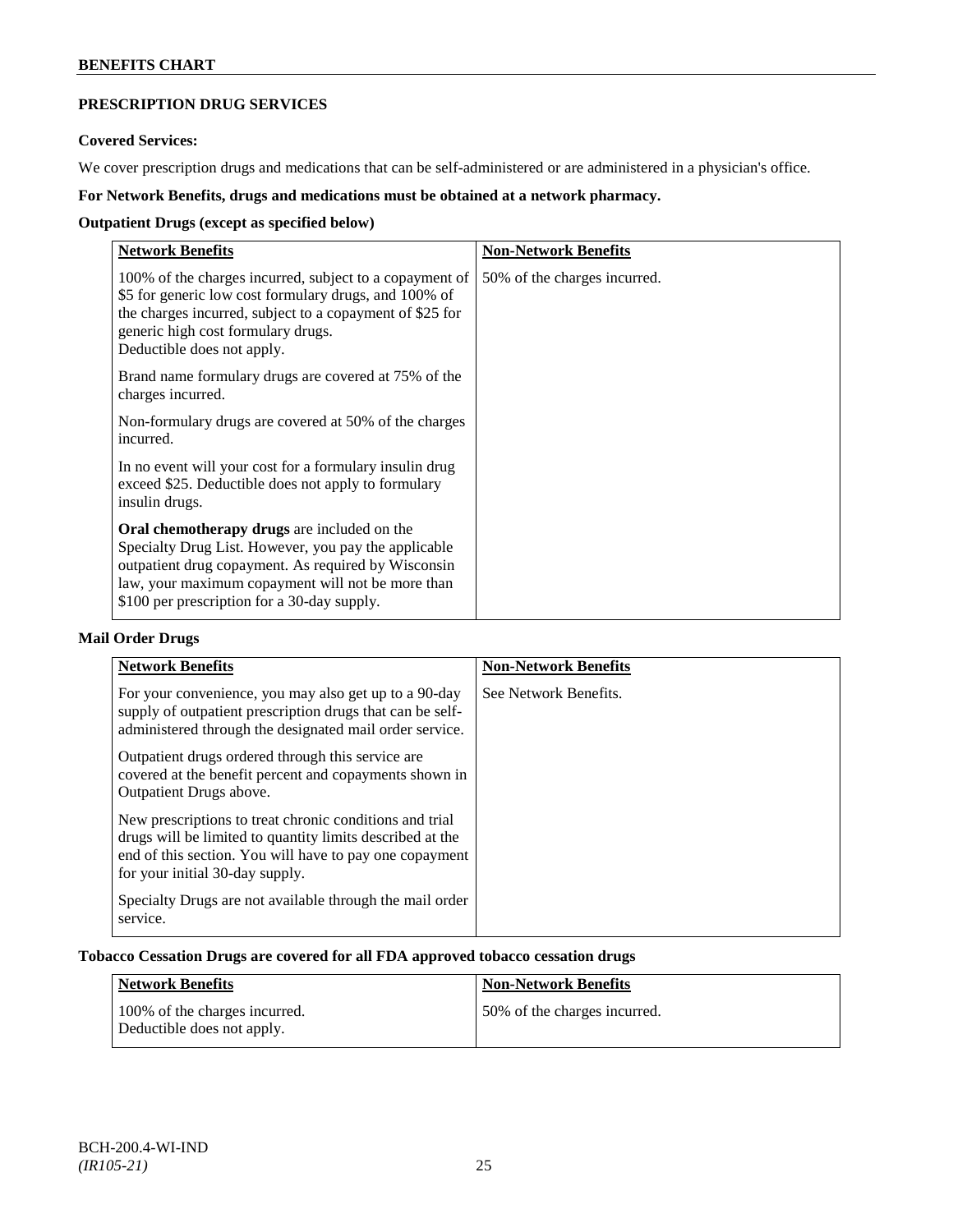## **Contraceptive Drugs**

| <b>Network Benefits</b>                                                                                                                                         | <b>Non-Network Benefits</b>  |
|-----------------------------------------------------------------------------------------------------------------------------------------------------------------|------------------------------|
| 100% of the charges incurred for formulary drugs.<br>Deductible does not apply.                                                                                 | 50% of the charges incurred. |
| If a physician requests that a Non-Formulary<br>contraceptive drug be dispensed as written, the drug<br>will be covered at 100%, not subject to the deductible. |                              |

## **Specialty Drugs that are Self-Administered**

| <b>Network Benefits</b>                                                                                                                                                                                                                                        | <b>Non-Network Benefits</b> |
|----------------------------------------------------------------------------------------------------------------------------------------------------------------------------------------------------------------------------------------------------------------|-----------------------------|
| 50% of the charges incurred.                                                                                                                                                                                                                                   | No coverage.                |
| Oral chemotherapy drugs are included on the<br>Specialty Drug List. However, you pay the applicable<br>outpatient drug copayment. As required by Wisconsin<br>law, your maximum copayment will not be more than<br>\$100 per prescription for a 30-day supply. |                             |

In order for the plan to better manage available manufacturer-funded copayment assistance, copayments for certain specialty medications may vary and be set to approximate the maximum of any available manufacturer-funded copayment assistance programs. However, in no case will true out-of-pocket costs to the Insured be greater than the maximum copayment/coinsurance shown in this Benefits Chart. Manufacturer-funded copayment assistance received by an Insured will not apply to the Insured's annual deductible or out-of-pocket limit.

Specialty Drugs are limited to drugs on the Specialty Drug List and must be obtained from a designated vendor.

#### **Limitations:**

- Certain drugs may require prior authorization as indicated on the Formulary. HealthPartners may require prior authorization for the drug and also the site where the drug will be provided. Certain drugs are subject to our utilization review process and quantity limits.
- Certain non-formulary drugs require prior authorization. In addition, certain drugs may be subject to any quantity limits applied as part of our trial program.
- If an Insured requests a brand name drug when there is a generic equivalent, the brand name drug will be covered up to the charge that would apply to the generic drug, minus any required copayment. If a physician requests that a brand name drug be dispensed as written, the drug will be paid at the non-formulary benefit.
- We may require Insureds to try over-the-counter (OTC) drug alternatives before approving more costly formulary prescription drugs.
- Unless otherwise specified in the Prescription Drug Services section, you may receive up to a 30-day supply per prescription.
- New prescriptions to treat certain chronic conditions are limited to a 30-day supply.
- A 90-day supply will be covered and dispensed only at pharmacies that participate in our extended day supply program.
- No more than a 30-day supply of Specialty Drugs will be covered and dispensed at a time unless it's a manufacturer supplied drug that cannot be split that supplies the Insured with more than a 30-day supply.
- If a copayment is required, you must pay one copayment for each 30-day supply, or portion thereof.

- Replacement of prescription drugs, medications, equipment and supplies due to loss, damage or theft.
- Nonprescription (over-the-counter) drugs or medications, including, but not limited to, vitamins, supplements, homeopathic remedies, and non-FDA approved drugs, unless listed on the Formulary and prescribed by a physician or legally authorized health care provider under applicable state and federal law. This exclusion does not include over-thecounter contraceptives for women as allowed under the Affordable Care Act when the Insured obtains a prescription for the item. In addition, if the Insured obtains a prescription, this exclusion does not include aspirin to prevent cardiovascular disease for men and women of certain ages; folic acid supplements for women who may become pregnant; fluoride chemoprevention supplements for children without fluoride in their water source; and iron supplements for children age 6- 12 who are at risk for anemia.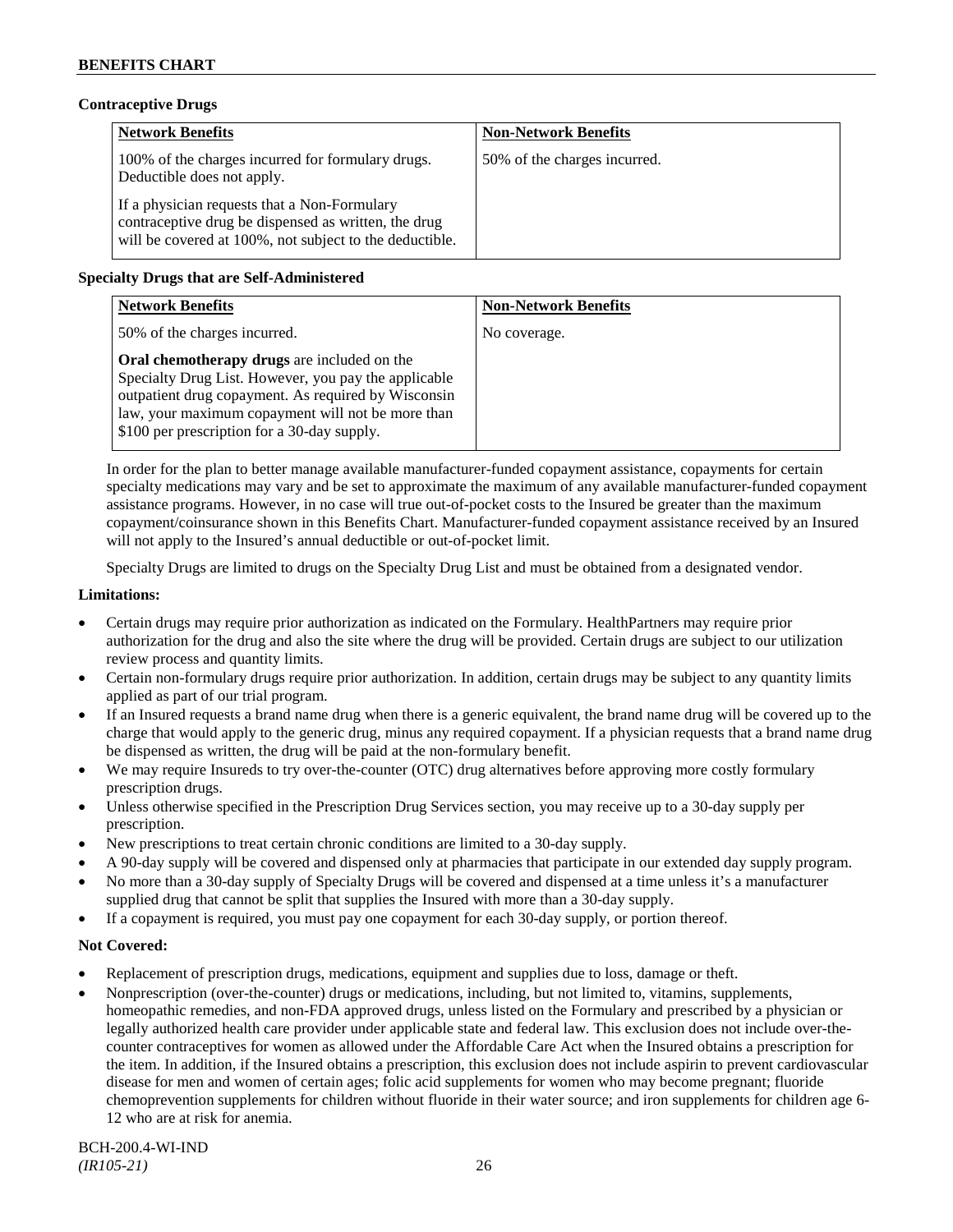## **BENEFITS CHART**

- All drugs for the treatment of sexual dysfunction.
- All drugs for the treatment of growth deficiency.
- All drugs for the treatment of infertility.
- Medical cannabis.
- Drugs on the Excluded Drug List. The Excluded Drug List includes select drugs within a therapy class that are not eligible for coverage. This includes drugs that may be excluded for certain indications. The Excluded Drug List is available at [healthpartners.com.](http://www.healthpartners.com/)
- Drugs that are newly approved by the FDA until they are reviewed and approved by HealthPartners Pharmacy and Therapeutics Committee.
- Medical devices approved by the FDA will not be covered under the Prescription Drug Services section unless they are on our formulary. Covered medical devices are generally submitted and reimbursed under your medical benefits.
- See "Services Not Covered" in your Policy.

## **PREVENTIVE SERVICES**

## **Applicable Definitions:**

**Routine Preventive Services** are routine healthcare services that include screenings, check-ups and counseling to prevent illness, disease or other health problems before symptoms occur.

**Diagnostic Services** are services to help a provider understand your symptoms, diagnose illness and decide what treatment may be needed. They may be the same services that are listed as preventive services, but they are being used as diagnostic services. Your provider will determine if these services are preventive or diagnostic. These services are not preventive if received as part of a visit to diagnose, manage or maintain an acute or chronic medical condition, illness or injury. When that occurs, unless otherwise indicated below, standard deductibles, copayments or coinsurance apply.

## **Covered Services:**

We cover preventive services that meet any of the requirements under the Affordable Care Act (ACA) shown in the bulleted items below. These preventive services are covered at 100% under the Network Benefits with no deductible, copayments or coinsurance. (If a preventive service is not required by the ACA and it is covered at a lower benefit level, it will be specified below.) Preventive benefits mandated under the ACA are subject to periodic review and modification. Changes would be effective in accordance with the federal rules. Preventive services mandated by the ACA include:

- Evidence-based items or services that have in effect a rating of A or B in the current recommendations of the United States Preventive Services Task Force with respect to the individual;
- Immunizations for routine use in children, adolescents, and adults that have in effect a recommendation from the Advisory Committee on Immunization Practices of the Centers for Disease Control and Prevention with respect to the individual;
- With respect to infants, children, and adolescents, evidence-informed preventive care and screenings provided for in comprehensive guidelines supported by the Health Resources and Services Administration; and
- With respect to women, preventive care and screenings provided for in comprehensive guidelines supported by the Health Resources and Services Administration.

Covered services are based on established medical policies, which are subject to periodic review and modification by the medical or dental directors. These medical policies (medical coverage criteria) are available by calling Member Services, or logging on to your "*my*HealthPartners" account at [healthpartners.com.](http://www.healthpartners.com/)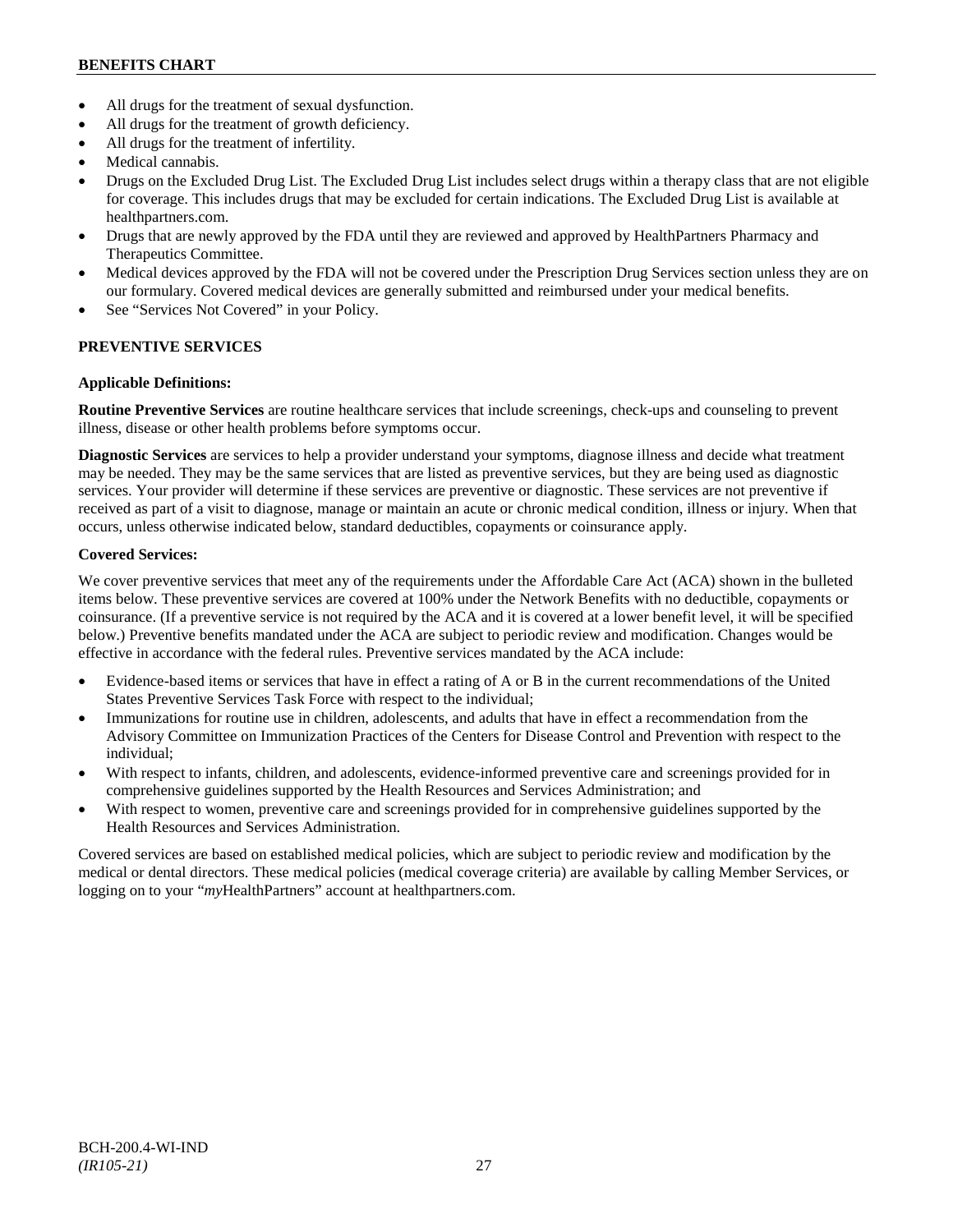#### **ACA and state mandated preventive services are covered as follows:**

**Routine Health Exams and Periodic Health Assessments**. A physician or health care provider will counsel you as to how often health assessments are needed based on age, sex and health status. This includes screening and counseling for tobacco cessation and all FDA approved tobacco cessation medications including over-the-counter drugs (as shown in the Prescription Drug Services section).

| Network Benefits                                            | <b>Non-Network Benefits</b>  |
|-------------------------------------------------------------|------------------------------|
| 100% of the charges incurred.<br>Deductible does not apply. | 50% of the charges incurred. |

**Child Health Supervision Services.** This includes pediatric preventive services such as newborn screenings, appropriate immunizations, developmental assessments and laboratory services appropriate to the age of the child from birth to 72 months, and appropriate immunizations to age 18.

| <b>Network Benefits</b>                                     | <b>Non-Network Benefits</b>  |
|-------------------------------------------------------------|------------------------------|
| 100% of the charges incurred.<br>Deductible does not apply. | 50% of the charges incurred. |

#### **Routine Prenatal Care and Exams**

| <b>Network Benefits</b>                                     | <b>Non-Network Benefits</b>  |
|-------------------------------------------------------------|------------------------------|
| 100% of the charges incurred.<br>Deductible does not apply. | 50% of the charges incurred. |

**Routine Postnatal Care.** This includes health exams, assessments, education and counseling relating to the period immediately after childbirth.

| <b>Network Benefits</b>                                     | <b>Non-Network Benefits</b>  |
|-------------------------------------------------------------|------------------------------|
| 100% of the charges incurred.<br>Deductible does not apply. | 50% of the charges incurred. |

**Routine Screening Procedures for Cancer.** This includes colorectal screening starting at age 50 and under age 50 for people at high risk of colorectal cancer. This also includes other cancer screenings recommended by the USPSTF with an A or B rating. Women's preventive health services below describe additional routine screening procedures for cancer.

| Network Benefits                                            | <b>Non-Network Benefits</b>  |
|-------------------------------------------------------------|------------------------------|
| 100% of the charges incurred.<br>Deductible does not apply. | 50% of the charges incurred. |

#### **Routine Eye and Hearing Exams for members under the age of 22**

| <b>Network Benefits</b>                                     | <b>Non-Network Benefits</b>   |
|-------------------------------------------------------------|-------------------------------|
| 100% of the charges incurred.<br>Deductible does not apply. | 150% of the charges incurred. |

**Professional Voluntary Family Planning Services.** This includes services to prevent or delay a pregnancy, including counseling and education. Services must be provided by a licensed provider.

| <b>Network Benefits</b>                                     | <b>Non-Network Benefits</b>   |
|-------------------------------------------------------------|-------------------------------|
| 100% of the charges incurred.<br>Deductible does not apply. | 150% of the charges incurred. |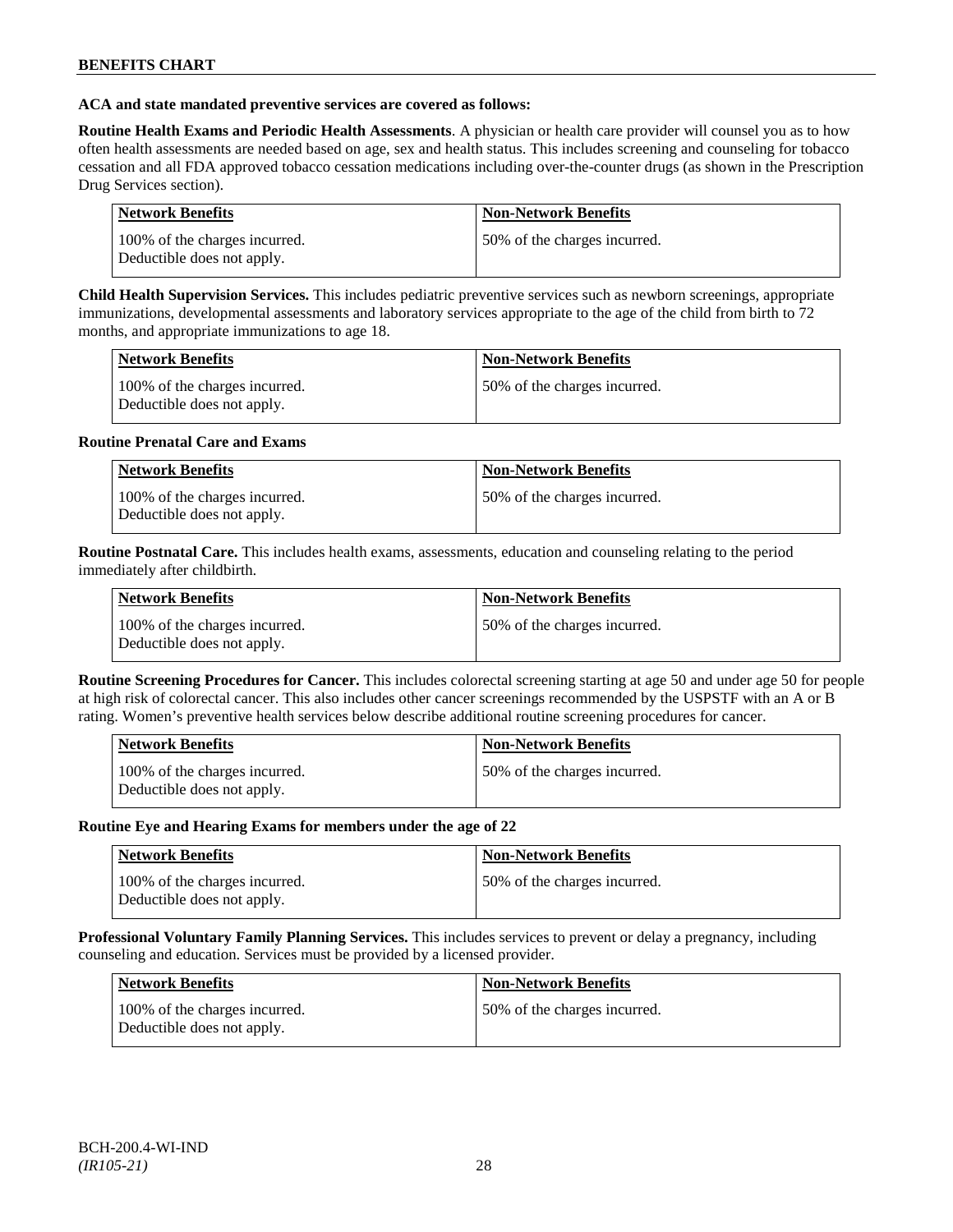## **Adult Immunizations**

| <b>Network Benefits</b>       | <b>Non-Network Benefits</b>    |
|-------------------------------|--------------------------------|
| 100% of the charges incurred. | 100\% of the charges incurred. |
| Deductible does not apply.    | Deductible does not apply.     |

**Women's Preventive Health Services.** This includes mammograms, screenings for cervical cancer (pap smears), breast pumps, human papillomavirus (HPV) testing, counseling for sexually transmitted infections, counseling and screening for human immunodeficiency virus (HIV), and all FDA approved contraceptive methods as prescribed by a doctor, sterilization procedures, education and counseling (see the Prescription Drug Services section for coverage of oral contraceptive drugs). We also provide genetic screening for BRCA if someone in your family has the gene or you have a diagnosis of cancer.

The U.S. Preventive Services Task Force (USPSTF) recommends screening mammography, with or without clinical breast examination (CBE), every 1-2 years for women aged 40 and older. For women age 50 and older, we cover an annual mammogram.

| Network Benefits                                            | Non-Network Benefits         |
|-------------------------------------------------------------|------------------------------|
| 100% of the charges incurred.<br>Deductible does not apply. | 50% of the charges incurred. |

**Obesity Screening and Management.** We cover obesity screening and counseling for all ages during a routine preventive care exam. If you are age 18 or older and have a body mass index of 30 or more, we also cover intensive obesity management to help you lose weight. Your primary care doctor can coordinate these services.

| Network Benefits                                            | <b>Non-Network Benefits</b>  |
|-------------------------------------------------------------|------------------------------|
| 100% of the charges incurred.<br>Deductible does not apply. | 50% of the charges incurred. |

**Preventive Medications.** We cover preventive medications currently recommended by USPSTF with an A or B rating if they are prescribed by your medical provider and they are listed on our Formulary. Preventive medications are subject to periodic review and modification. Changes would be effective in accordance with the federal rules and reflected in our current medical coverage criteria for preventive care services.

| <b>Network Benefits</b>                                     | <b>Non-Network Benefits</b>  |
|-------------------------------------------------------------|------------------------------|
| 100% of the charges incurred.<br>Deductible does not apply. | 50% of the charges incurred. |

## **In addition to any ACA or state mandated preventive services referenced above, we cover the following eligible preventive services:**

## **Routine Hearing Exams for Adults Age 22 and older**

| Network Benefits             | Non-Network Benefits         |
|------------------------------|------------------------------|
| 75% of the charges incurred. | 50% of the charges incurred. |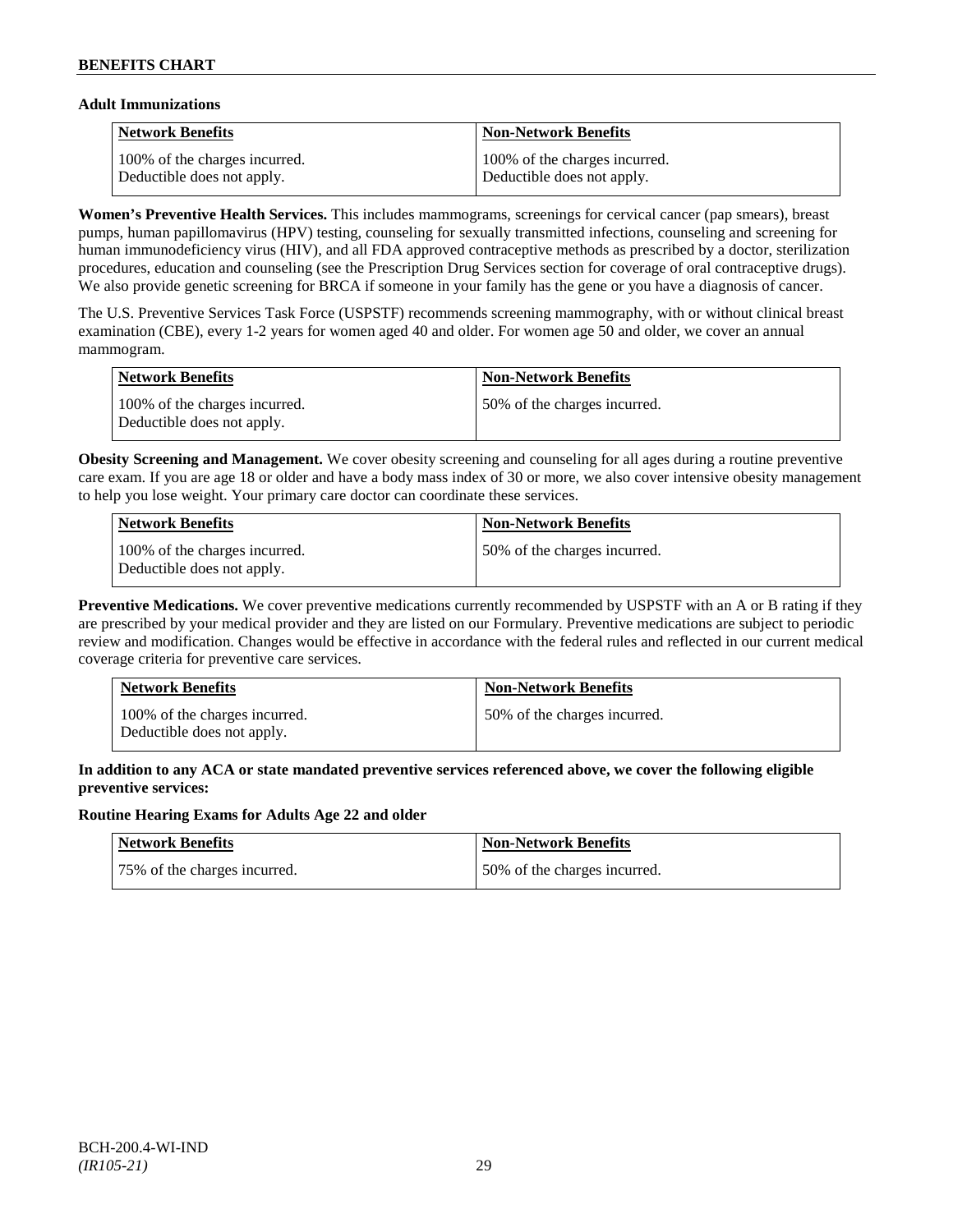**Ovarian Cancer Surveillance Tests for women who are at risk.** "At risk for ovarian cancer" means (1) having a family history that includes any of the following: one or more first-degree or second-degree relatives with ovarian cancer, clusters of female relatives with breast cancer or nonpolyposis colorectal cancer; or (2) testing positive for BRCA1 or BRCA2 mutations. "Surveillance tests for ovarian cancer" means annual screening using: CA-125 serum tumor marker testing, transvaginal ultrasound, pelvic examination or other proven ovarian cancer screening tests currently being evaluated by the federal Food and Drug Administration or by the National Cancer Institute.

| <b>Non-Network Benefits</b>                             |
|---------------------------------------------------------|
| Coverage level is same as corresponding Non-Network     |
| Benefit, depending on type of service provided, such as |
| Diagnostic Imaging Services, Laboratory Services        |
| Office Visits for Illness or Injury, or Preventive      |
| Services.                                               |
|                                                         |

## **Limitations:**

• Services are not preventive if received as part of a visit to diagnose, manage or maintain an acute or chronic medical condition, illness or injury. When that occurs, unless otherwise indicated above, standard deductibles, copayments or coinsurance apply.

#### **Not Covered:**

- Routine eye exams for adults age 22 and older.
- See "Services Not Covered" in your Policy.

## **TRANSPLANT SERVICES**

#### **Applicable Definitions:**

**Autologous.** This is when the source of cells is from the individual's own marrow or stem cells.

**Allogeneic.** This is when the source of cells is from a related or unrelated donor's marrow or stem cells.

**Allogeneic Bone Marrow Transplant.** This is when the bone marrow is harvested from the related or unrelated donor and stored. The patient undergoes treatment which includes tumor ablation with high-dose chemotherapy and/or radiation. The bone marrow is reinfused (transplanted).

**Autologous Bone Marrow Transplant.** This is when the bone marrow is harvested from the individual and stored. The patient undergoes treatment which includes tumor ablation with high-dose chemotherapy and/or radiation. The bone marrow is reinfused (transplanted).

**Autologous/Allogeneic Stem Cell Support.** This is a treatment process that includes stem cell harvest from either bone marrow or peripheral blood, tumor ablation with high-dose chemotherapy and/or radiation, stem cell reinfusion, and related care. Autologous/allogeneic bone marrow transplantation and high dose chemotherapy with peripheral stem cell rescue/support are considered to be autologous/allogeneic stem cell support.

**Designated Transplant Center.** This is any health care provider, group or association of health care providers designated by us to provide services, supplies or drugs for specified transplants for our Insureds.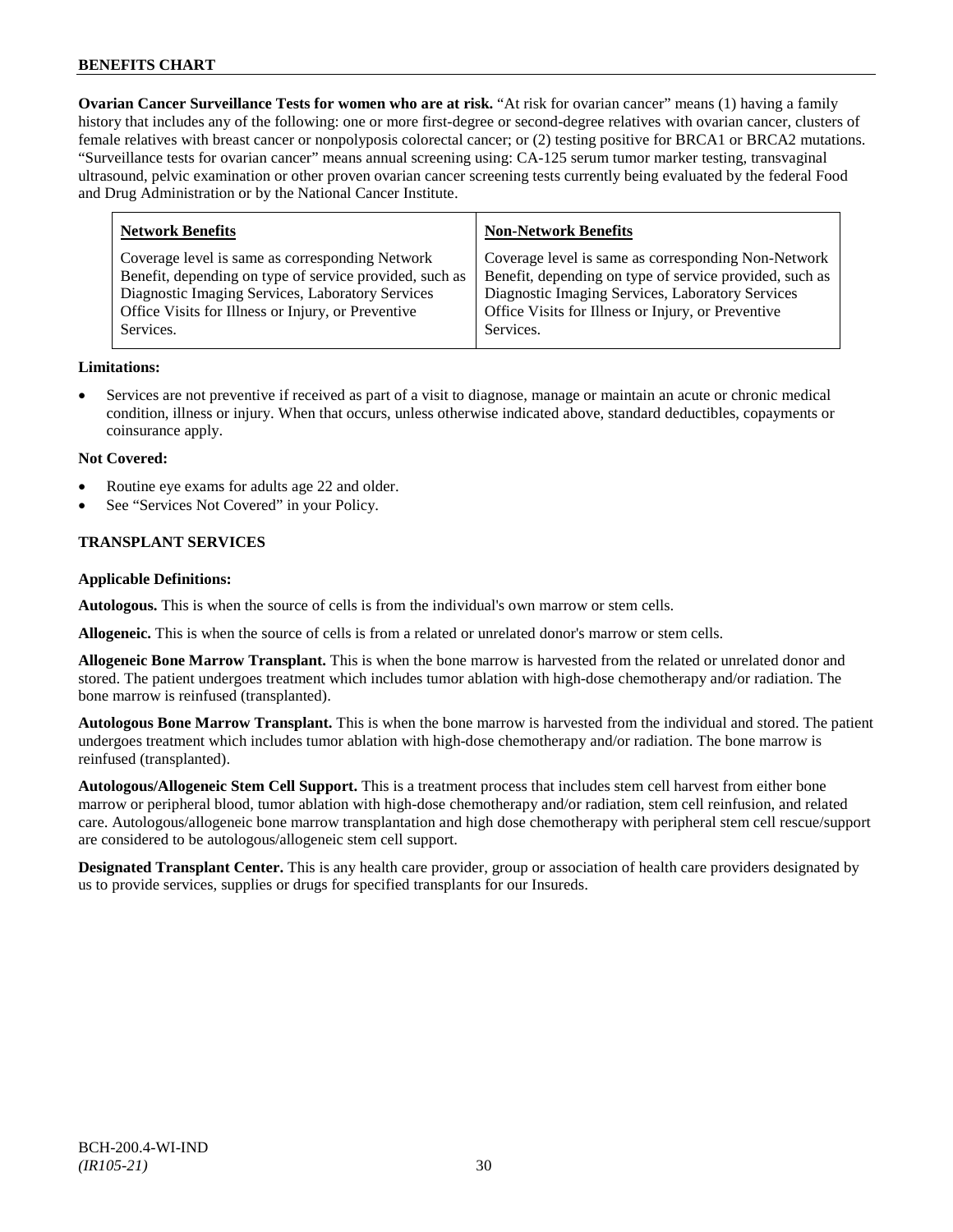**Transplant Services.** This is transplantation (including retransplants) of the human organs or tissue listed below, including all related post-surgical treatment, follow-up care and drugs and multiple transplants for a related cause. Transplant services do not include other organ or tissue transplants or surgical implantation of mechanical devices functioning as a human organ, except surgical implantation of an FDA approved Ventricular Assist Device (VAD) or total artificial heart, functioning as a temporary bridge to heart transplantation.

Prior authorization is required prior to consultation to support coordination of care and benefits.

## **Covered Services:**

We cover eligible transplant services (as defined above) while you are covered under your Policy. Transplants that will be considered for coverage are limited to the following:

- Kidney transplants for end-stage disease.
- Cornea transplants for end-stage disease.
- Heart transplants for end-stage disease.
- Lung transplants or heart/lung transplants for: (1) primary pulmonary hypertension; (2) Eisenmenger's syndrome; (3) endstage pulmonary fibrosis; (4) alpha 1 antitrypsin disease; (5) cystic fibrosis; and (6) emphysema.
- Liver transplants for: (1) biliary atresia in children; (2) primary biliary cirrhosis; (3) post-acute viral infection (including hepatitis A, hepatitis B antigen e negative and hepatitis C) causing acute atrophy or post-necrotic cirrhosis; (4) primary sclerosing cholangitis; (5) alcoholic cirrhosis; and (6) hepatocellular carcinoma.
- Allogeneic bone marrow transplants or peripheral stem cell support associated with high dose chemotherapy for : (1) acute myelogenous leukemia; (2) acute lymphocytic leukemia; (3) chronic myelogenous leukemia; (4) severe combined immunodeficiency disease; (5) Wiskott-Aldrich syndrome; (6) aplastic anemia; (7) sickle cell anemia; (8) non-relapsed or relapsed non-Hodgkin's lymphoma; (9) multiple myeloma; and (10) testicular cancer.
- Autologous bone marrow transplants or peripheral stem cell support associated with high-dose chemotherapy for: (1) acute leukemia; (2) non-Hodgkin's lymphoma; (3) Hodgkin's disease; (4) Burkitt's lymphoma; (5) neuroblastoma; (6) multiple myeloma; (7) chronic myelogenous leukemia; and (8) non-relapsed non-Hodgkin's lymphoma.
- Pancreas transplants for simultaneous pancreas-kidney transplants for diabetes, pancreas after kidney, living related segmental simultaneous pancreas kidney transplantation and pancreas transplant alone.

To receive Network Benefits, charges for transplant services must be incurred at a Designated Transplant Center.

The transplant-related treatment provided, including expenses incurred for directly related donor services, shall be subject to and in accordance with the provisions, limitations, maximums and other terms of your Policy.

Medical and hospital expenses of the donor are covered only when the recipient is an Insured and the transplant and directly related donor expenses have been prior authorized for coverage. Treatment of medical complications that may occur to the donor are not covered. Donors are not considered Insureds, and are therefore not eligible for the rights afforded to Insureds under your Policy.

The list of eligible transplant services and coverage determinations are based on established medical policies, which are subject to periodic review and modifications by the medical director.

| <b>Network Benefits</b>                           | <b>Non-Network Benefits</b> |
|---------------------------------------------------|-----------------------------|
| See Network Inpatient Hospital Services Benefits. | No coverage.                |